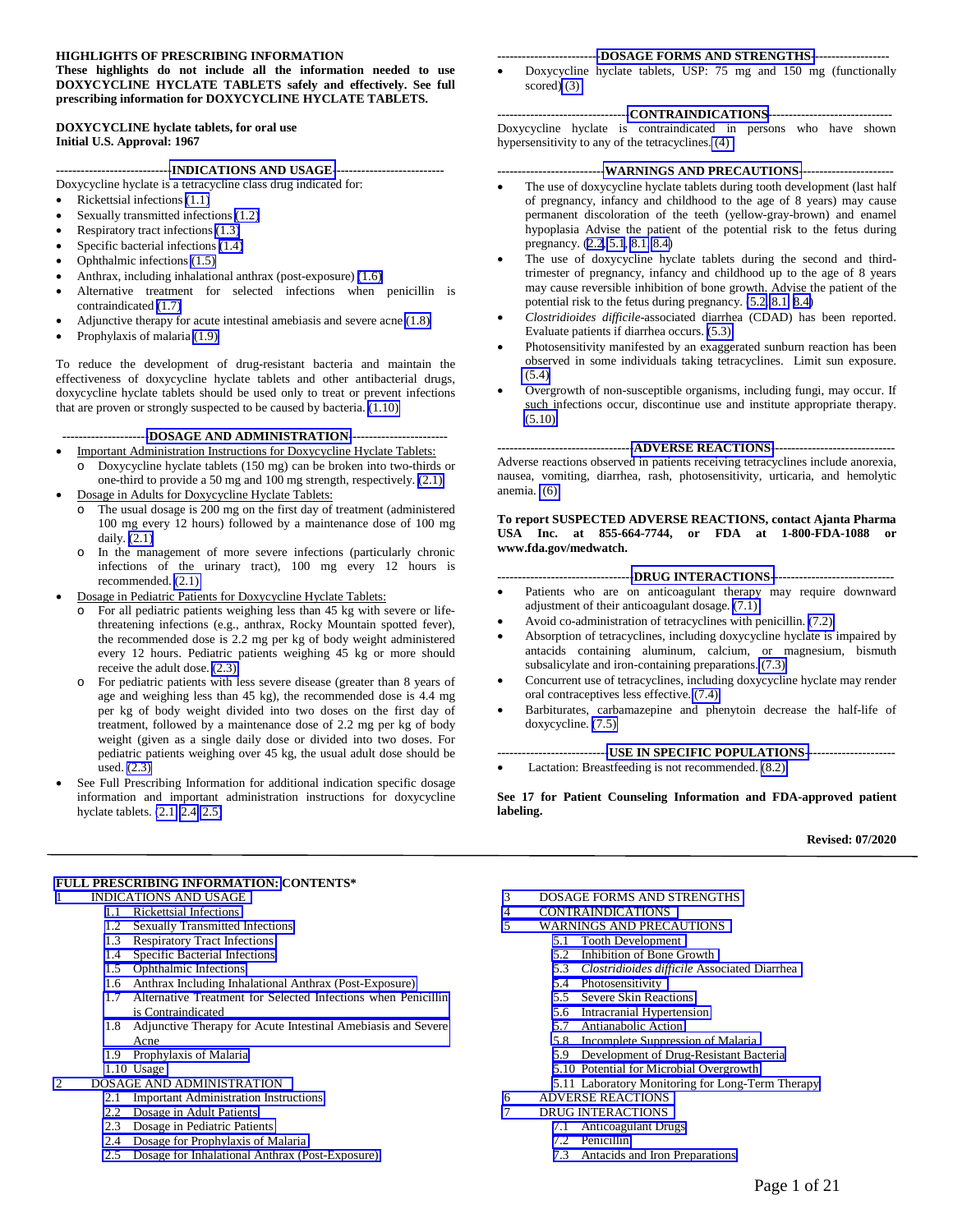- 7.4 [Oral Contraceptives](#page-9-4)
- 7.5 [Barbiturates and Anti-Epileptics](#page-9-4)
- 7.6 [Penthrane®](#page-9-3)
- 7.7 [Drug and Laboratory Test Interactions](#page-10-1)
- 8 [USE IN SPECIFIC POPULATIONS](#page-10-0)
	- 8.1 [Pregnancy](#page-10-0)
	- 8.2 [Lactation](#page-11-1)
	- 8.3 [Females and Males of Reproductive](#page-11-1) Potential
	- 8.4 [Pediatric Use](#page-11-3)
	- 8.5 [Geriatric Use](#page-11-4)
- 10 [OVERDOSAGE](#page-11-2)<br>11 DESCRIPTION
- **[DESCRIPTION](#page-11-2)**
- 12 [CLINICAL PHARMACOLOGY](#page-12-1)
	- 12.1 [Mechanism of Action](#page-12-1)
- 12.3 [Pharmacokinetics](#page-12-0)
- 12.4 [Microbiology](#page-13-0) 13 [NONCLINICAL TOXICOLOGY](#page-15-0)
	- 13.1 [Carcinogenesis, Mutagenesis, Impairment of Fertility](#page-15-0) 13.2 [Animal Toxicology and/or Pharmacology](#page-15-1)
- [15 REFERENCES](#page-16-0)<br>16 HOW SUPPLIE
- [16 HOW SUPPLIED/STORAGE AND HANDLING](#page-16-0)<br>17 PATIENT COUNSELING INFORMATION
- [PATIENT COUNSELING INFORMATION](#page-16-1)

\* Sections or subsections omitted from the full prescribing information are not listed.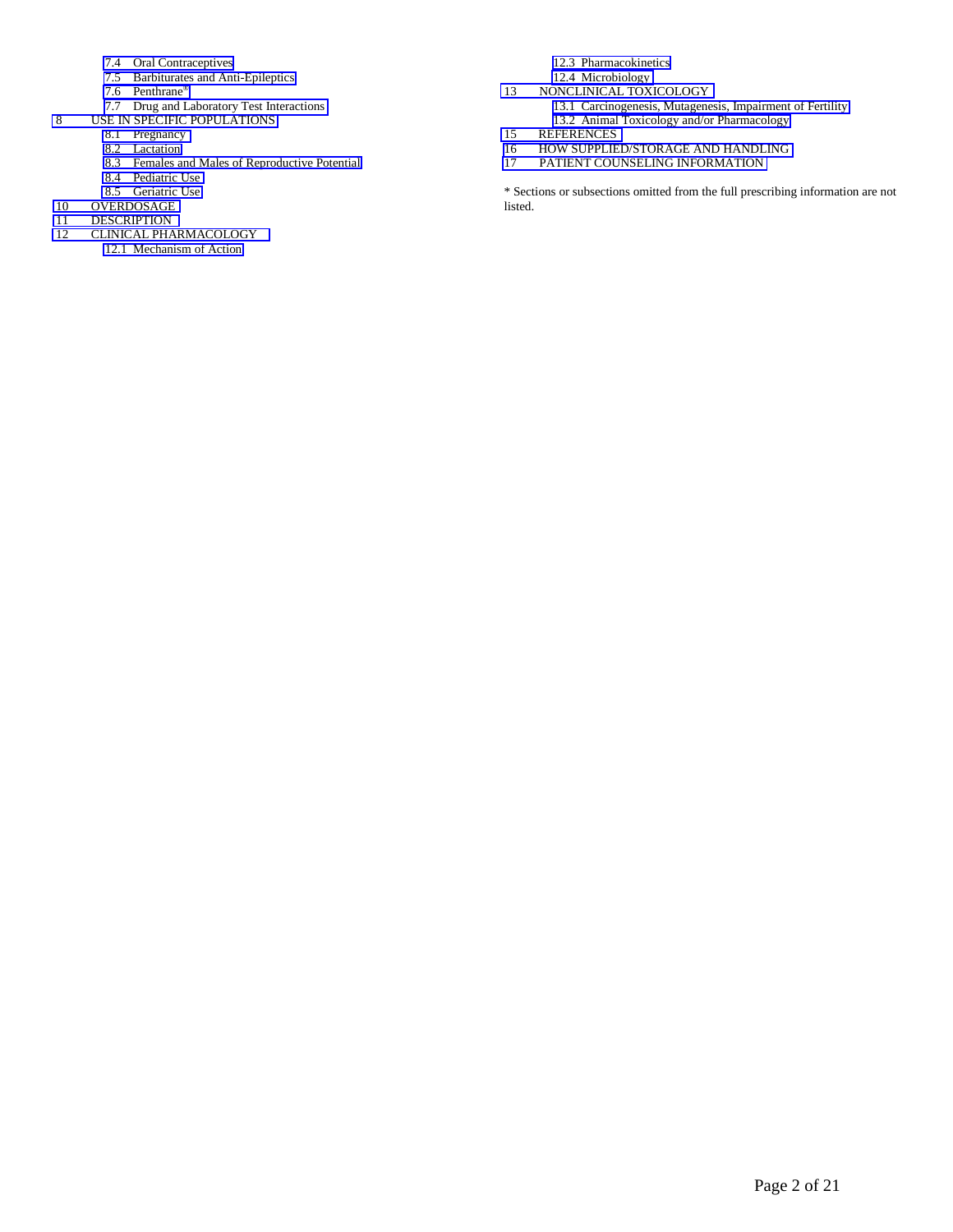## <span id="page-2-5"></span><span id="page-2-4"></span>**FULL PRESCRIBING INFORMATION**

## **1 INDICATIONS AND USAGE**

### <span id="page-2-0"></span>**1.1 Rickettsial Infections**

Doxycycline hyclate tablets are indicated for treatment of Rocky Mountain spotted fever, typhus fever and the typhus group, Q fever, rickettsial pox, and tick fevers caused by *Rickettsiae*.

#### **1.2 Sexually Transmitted Infections**

Doxycycline hyclate tablets are indicated for treatment of the following sexually transmitted infections:

- <span id="page-2-2"></span>• Uncomplicated urethral, endocervical or rectal infections caused by *Chlamydia trachomatis*.
- <span id="page-2-1"></span>• Nongonococcal urethritis caused by *Ureaplasma urealyticum*.
- Lymphogranuloma venereum caused by *Chlamydia trachomatis*.
- Granuloma inguinale caused by *Klebsiella granulomatis*.
- <span id="page-2-3"></span>• Uncomplicated gonorrhea caused by *Neisseria gonorrhoeae*.
- Chancroid caused by *Haemophilus ducreyi*.

## **1.3 Respiratory Tract Infections**

Doxycycline hyclate tablets are indicated for treatment of the following respiratory tract infections:

- Respiratory tract infections caused by *Mycoplasma pneumoniae*.
- Psittacosis (ornithosis) caused by *Chlamydophila psittaci.*
- Because many strains of the following groups of microorganisms have been shown to be resistant to doxycycline, culture and susceptibility testing are recommended.
- Doxycycline is indicated for treatment of infections caused by the following microorganisms, when bacteriological testing indicates appropriate susceptibility to the drug:
- Respiratory tract infections caused by *Haemophilus influenzae.*
- Respiratory tract infections caused by *Klebsiella species.*
- Upper respiratory infections caused by *Streptococcus pneumoniae*.

## **1.4 Specific Bacterial Infections**

Doxycycline hyclate tablets are indicated for treatment of the following specific bacterial infections:

- Relapsing fever due to *Borrelia recurrentis.*
- Plague due to *Yersinia pestis.*
- Tularemia due to *Francisella tularensis.*
- Cholera caused by *Vibrio cholerae.*
- Campylobacter fetus infections caused by *Campylobacter fetus.*
- Brucellosis due to *Brucella* species (in conjunction with streptomycin).
- Bartonellosis due to *Bartonella bacilliformis.*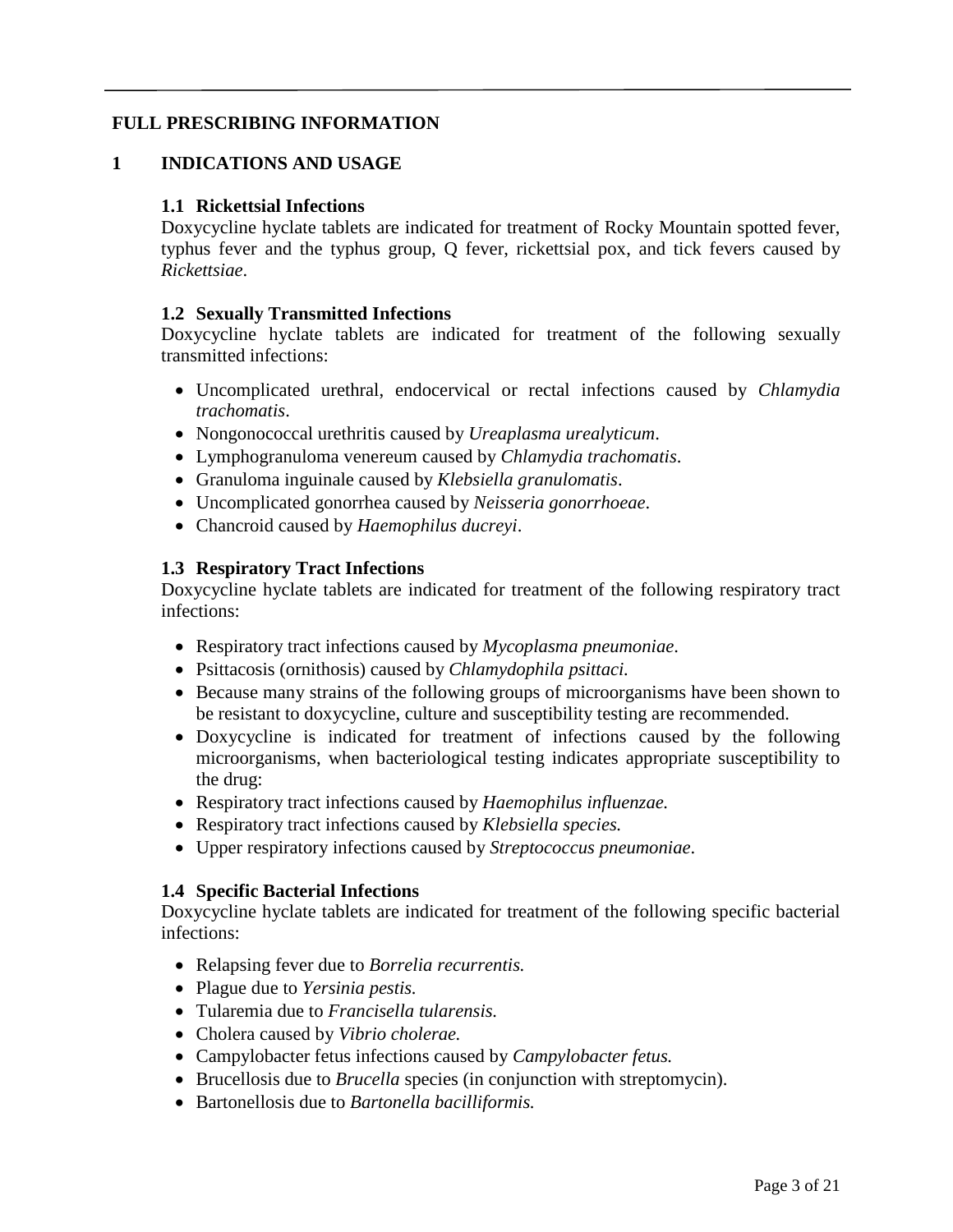<span id="page-3-0"></span>Because many strains of the following groups of microorganisms have been shown to be resistant to doxycycline, culture and susceptibility testing are recommended.

Doxycycline hyclate tablets are indicated for treatment of infections caused by the following gram-negative microorganisms, when bacteriological testing indicates appropriate susceptibility to the drug:

- *Escherichia coli*
- *Enterobacter aerogenes*
- *Shigella* species
- *Acinetobacter* species
- Urinary tract infections caused by *Klebsiella* species*.*

## **1.5 Ophthalmic Infections**

Doxycycline hyclate tablets are indicated for treatment of the following ophthalmic infections:

- <span id="page-3-3"></span><span id="page-3-1"></span>• Trachoma caused by *Chlamydia trachomatis*, although the infectious agent is not always eliminated as judged by immunofluorescence.
- <span id="page-3-2"></span>• Inclusion conjunctivitis caused by *Chlamydia trachomatis*.

## **1.6 Anthrax Including Inhalational Anthrax (Post-Exposure)**

Doxycycline hyclate tablets are indicated for the treatment of Anthrax due to *Bacillus anthracis*, including inhalational anthrax (post-exposure); to reduce the incidence or progression of disease following exposure to aerosolized *Bacillus anthracis*.

## **1.7 Alternative Treatment for Selected Infections when Penicillin is Contraindicated**

Doxycycline hyclate tablets are indicted as an alternative treatment for the following selected infections when penicillin is contraindicated:

- Syphilis caused by *Treponema pallidum.*
- Yaws caused by *Treponema pallidum* subspecies *pertenue.*
- Listeriosis due to *Listeria monocytogenes.*
- Vincent's infection caused by *Fusobacterium fusiforme.*
- Actinomycosis caused by *Actinomyces israelii.*
- Infections caused by *Clostridium* species*.*

## **1.8 Adjunctive Therapy for Acute Intestinal Amebiasis and Severe Acne**

In acute intestinal amebiasis, doxycycline hyclate tablets may be a useful adjunct to amebicides.

In severe acne, doxycycline hyclate tablets may be useful adjunctive therapy.

## **1.9 Prophylaxis of Malaria**

Doxycycline hyclate tablets are indicated for the prophylaxis of malaria due to *Plasmodium falciparum* in short-term travelers (less than 4 months) to areas with chloroquine and/or pyrimethamine-sulfadoxine resistant strains *[see Dosage and Administration [\(2.4\) a](#page-5-5)nd Patient Counseling Informatio[n \(17\)\].](#page-16-2)*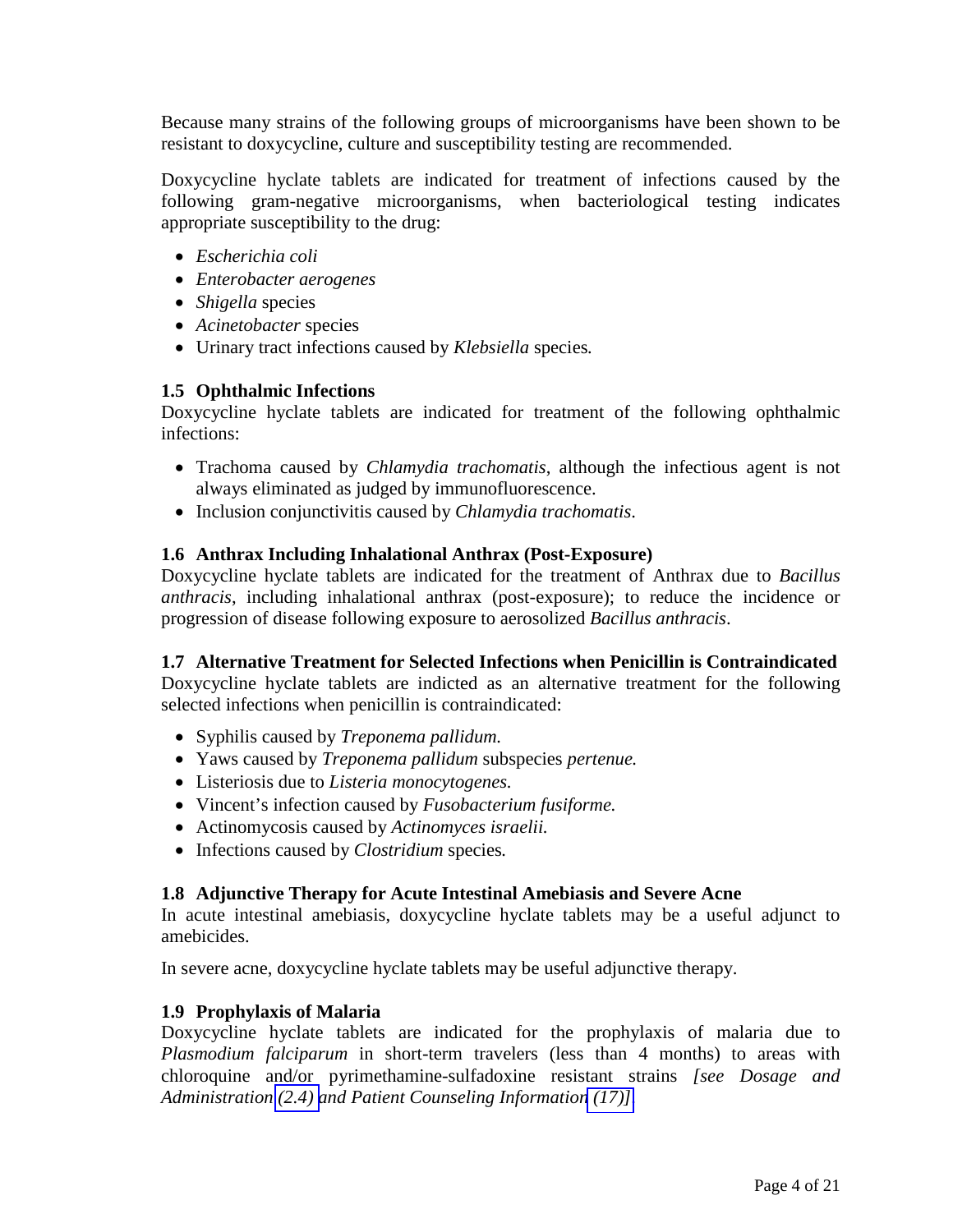## <span id="page-4-7"></span><span id="page-4-6"></span><span id="page-4-5"></span><span id="page-4-2"></span><span id="page-4-1"></span><span id="page-4-0"></span>**1.10 Usage**

To reduce the development of drug-resistant bacteria and maintain the effectiveness of doxycycline hyclate tablets and other antibacterial drugs, doxycycline hyclate tablets should be used only to treat or prevent infections that are proven or strongly suspected to be caused by susceptible bacteria. When culture and susceptibility information are available, they should be considered in selecting or modifying antibacterial therapy. In the absence of such data, local epidemiology and susceptibility patterns may contribute to the empiric selection of therapy.

# **2 DOSAGE AND ADMINISTRATION**

## <span id="page-4-3"></span>**2.1 Important Administration Instructions**

- The usual dosage and frequency of administration of doxycycline hyclate tablets differs from that of the other tetracyclines. Exceeding the recommended dosage may result in an increased incidence of adverse reactions.
- Administer doxycycline hyclate tablets with adequate amounts of fluid to wash down the drugs and reduce the risk of esophageal irritation and ulceration *[see Adverse Reactions [\(6\)\]](#page-8-6).*
- <span id="page-4-4"></span>• If gastric irritation occurs, doxycycline hyclate tablets may be given with food or milk *[see Clinical Pharmacology [\(12.3\)\]](#page-12-2)*
- Doxycycline hyclate tablets (150 mg) can be broken into two-thirds or one-third to provide a 100 mg and 50 mg strength, respectively *[see [FDA-approved patient](#page-19-0) [labeling\]](#page-19-0)*.

## **2.2 Dosage in Adult Patients**

- The usual dosage of doxycycline hyclate tablets is 200 mg on the first day of treatment (administered 100 mg every 12 hours) followed by a maintenance dose of 100 mg daily. The maintenance dose may be administered as a single dose or as 50 mg every 12 hours.
- In the management of more severe infections (particularly chronic infections of the urinary tract), 100 mg every 12 hours is recommended.
- For certain selected specific indications, the recommended duration or dosage and duration of doxycycline hyclate tablets in adult patients are as follows:
- 1. Streptococcal infections, therapy should be continued for 10 days.
- 2. Uncomplicated urethral, endocervical, or rectal infection caused by *Chlamydia trachomatis*: 100 mg by mouth twice-a-day for 7 days.
- 3. Uncomplicated gonococcal infections in adults (except anorectal infections in men): 100 mg, by mouth, twice-a-day for 7 days. As an alternate single visit dose, administer 300 mg stat followed in one hour by a second 300 mg dose.
- 4. Nongonococcal urethritis (NGU) caused by *C. trachomatis* and *U. urealyticum:* 100 mg by mouth twice-a-day for 7 days.
- 5. Syphilis early: Patients who are allergic to penicillin should be treated with doxycycline 100 mg by mouth twice-a-day for 2 weeks.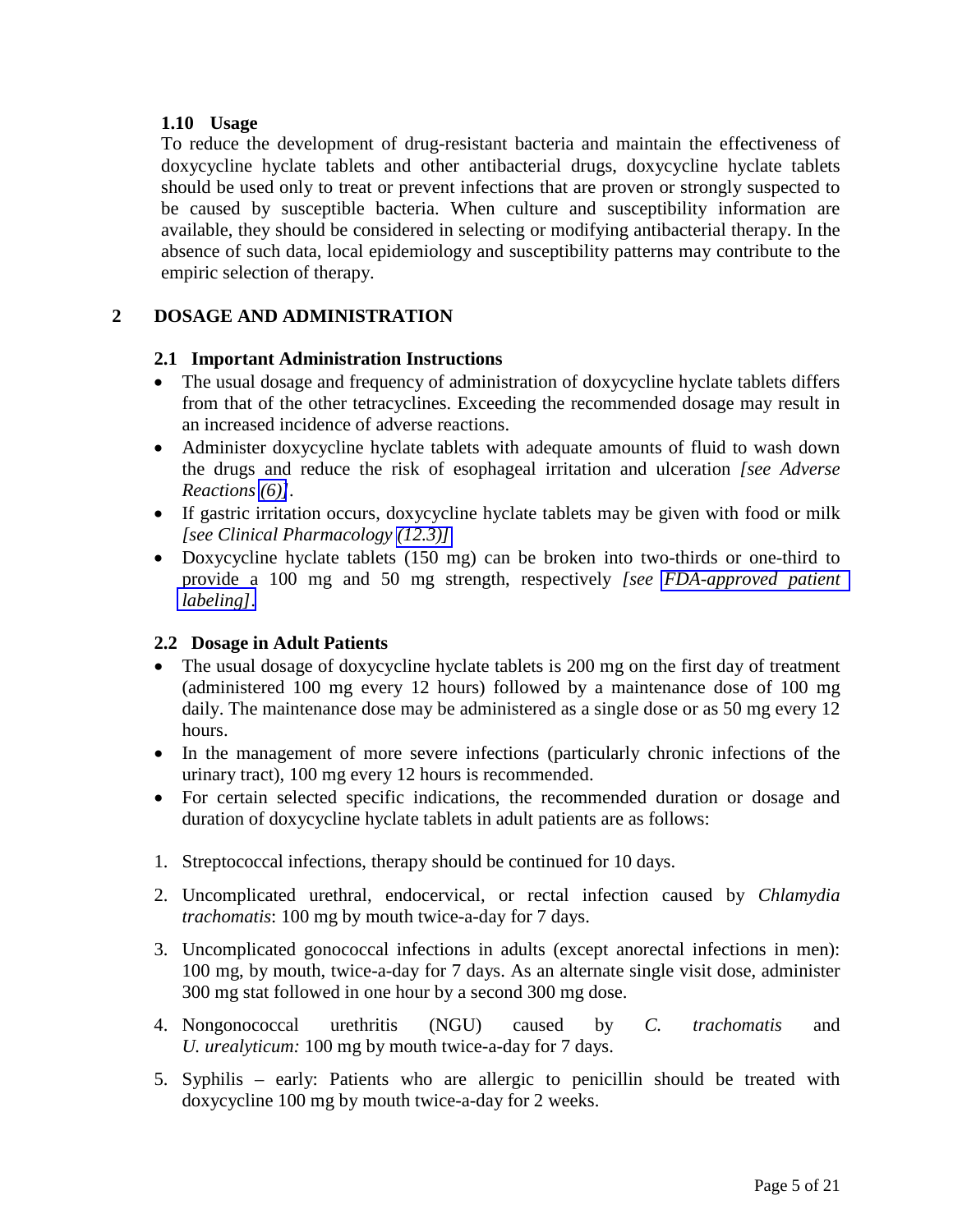- <span id="page-5-6"></span><span id="page-5-0"></span>6. Syphilis of more than one year's duration: Patients who are allergic to penicillin should be treated with doxycycline 100 mg by mouth twice-a-day for 4 weeks.
- <span id="page-5-5"></span>7. Acute epididymo-orchitis caused by *N. gonorrhoeae:* 100 mg by mouth, twice-a-day for at least 10 days.
- 8. Acute epididymo-orchitis caused by *C. trachomatis:* 100 mg, by mouth, twice-a-day for at least 10 days.

## **2.3 Dosage in Pediatric Patients**

- <span id="page-5-4"></span><span id="page-5-3"></span><span id="page-5-2"></span><span id="page-5-1"></span>• For all pediatric patients weighing less than 45 kg with severe or life threatening infections (e.g., anthrax, Rocky Mountain spotted fever), the recommended dosage of doxycycline hyclate tablets is 2.2 mg per kg of body weight administered every 12 hours. Pediatric patients weighing 45 kg or more should receive the adult dose *[see Warnings and Precautions [\(5.1\)\]](#page-6-5).*
- For pediatric patients with less severe disease (greater than 8 years of age and weighing less than 45 kg), the recommended dosage schedule of doxycycline hyclate tablets is 4.4 mg per kg of body weight divided into two doses on the first day of treatment, followed by a maintenance dose of 2.2 mg per kg of body weight (given as a single daily dose or divided into twice daily doses). For pediatric patients weighing over 45 kg, the usual adult dose should be used.

## **2.4 Dosage for Prophylaxis of Malaria**

For adults, the recommended dose of doxycycline hyclate tablets is 100 mg daily.

For pediatric patients 8 years of age and older, the recommended dosage of doxycycline hyclate tablets is 2 mg per kg of body weight administered once daily. Pediatric patients weighing 45 kg or more should receive the adult dose.

Prophylaxis should begin 1 or 2 days before travel to the malarious area. Prophylaxis should be continued daily during travel in the malarious area and for 4 weeks after the traveler leaves the malarious area.

## **2.5 Dosage for Inhalational Anthrax (Post-Exposure)**

For adults, the recommended dosage is 100 mg, of doxycycline hyclate tablets, by mouth, twice-a-day for 60 days.

For pediatric patients weighing less than 45 kg, the recommended dosage of doxycycline hyclate tablets is 2.2 mg per kg of body weight, by mouth, twice-a-day for 60 days. Pediatric patients weighing 45 kg or more should receive the adult dose.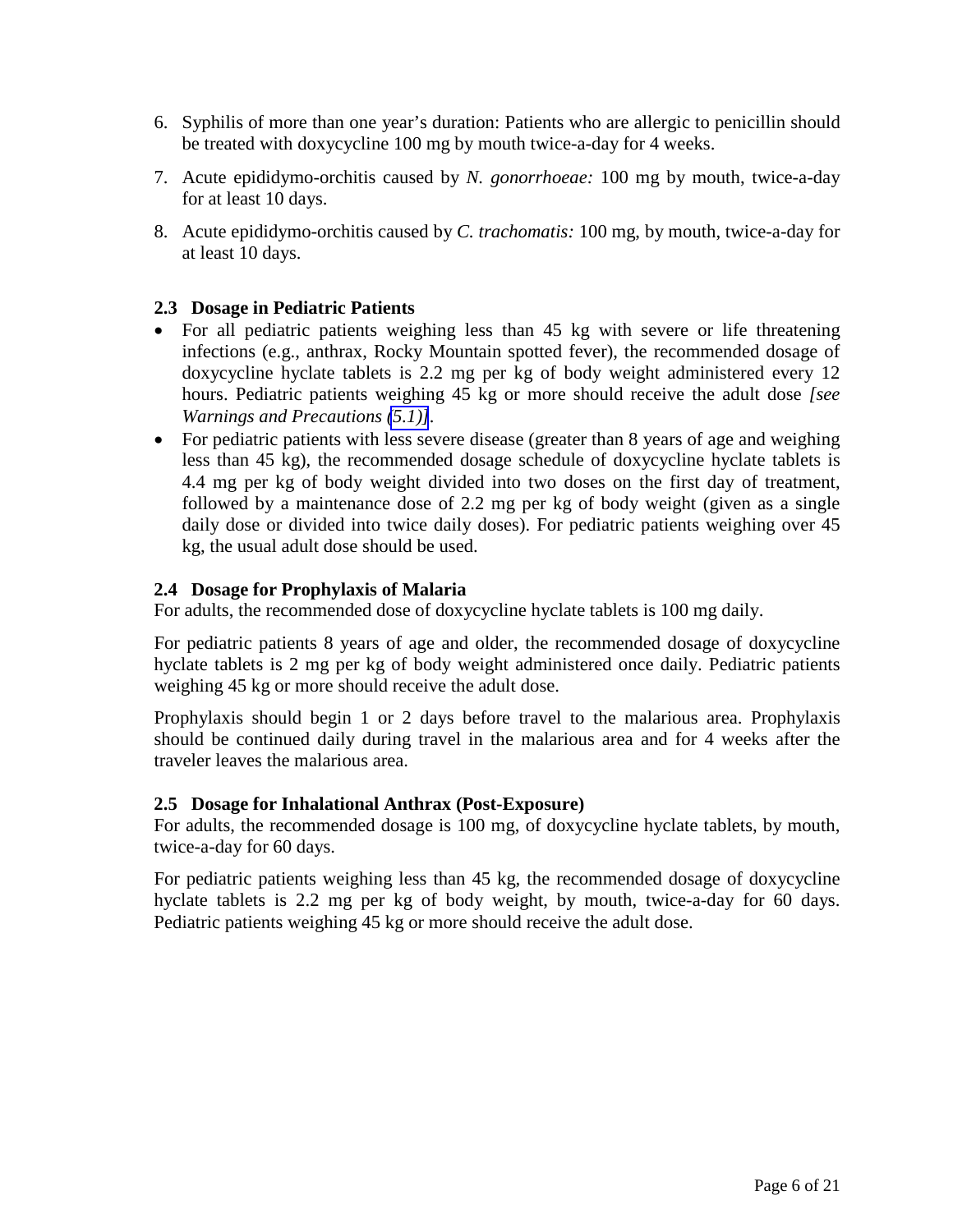## <span id="page-6-7"></span><span id="page-6-6"></span><span id="page-6-4"></span><span id="page-6-3"></span>**3 DOSAGE FORMS AND STRENGTHS**

## <span id="page-6-0"></span>Doxycycline Hyclate Tablets, USP:

<span id="page-6-5"></span>Doxycycline Hyclate Tablets, USP 75 mg are blue colored, round-shaped, biconvex, film-coated tablets with 'DY' debossed on one side of the tablet and '2' debossed on the other (each tablet contains 75 mg doxycycline, USP as 86.6 mg doxycycline hyclate, USP).

<span id="page-6-1"></span>Doxycycline Hyclate Tablets, USP 150 mg are yellowish-green to green colored, capsule-shaped, biconvex, film-coated tablets. Each side of the functionally scored tablet has two parallel score lines for splitting into 3 equal portions with 'D' or 'Y' or '1' debossed on either portion of one side of the tablet, and no debossing on the other (each tablet contains 150 mg doxycycline, USP as 173.2 mg doxycycline hyclate, USP).

## <span id="page-6-8"></span>**4 CONTRAINDICATIONS**

<span id="page-6-2"></span>Doxycycline hyclate is contraindicated in persons who have shown hypersensitivity to any of the tetracyclines.

#### **5 WARNINGS AND PRECAUTIONS**

#### **5.1 Tooth Development**

The use of doxycycline hyclate tablets during tooth development (last half of pregnancy, infancy and childhood to the age of 8 years) may cause permanent discoloration of the teeth (yellow-gray-brown). This adverse reaction is more common during long-term use of the drugs of the tetracycline class, but it has been observed following repeated shortterm courses. Enamel hypoplasia has also been reported with drugs of the tetracycline class. Advise the patient of the potential risk to the fetus if doxycycline hyclate is used during pregnancy *[see Use in Specific Populations [\(8.1,](#page-10-2) [8.4\)\]](#page-11-1).* 

Use doxycycline hyclate in pediatric patients 8 years of age or less only when the potential benefits are expected to outweigh the risks in severe or life-threatening conditions (e.g., anthrax, Rocky Mountain spotted fever), particularly when there are no alternative therapies.

#### **5.2 Inhibition of Bone Growth**

The use of doxycycline hyclate tablets during the second and third trimester of pregnancy, infancy and childhood up to the age of 8 years may cause reversible inhibition of bone growth. All tetracyclines form a stable calcium complex in any bone-forming tissue. A decrease in fibula growth rate has been observed in premature infants given oral tetracycline in doses of 25 mg/kg every 6 hours. This reaction was shown to be reversible when the drug was discontinued. Advise the patient of the potential risk to the fetus if doxycycline hyclate is used during pregnancy *[see Use in Specific Populations [\(8.1,](#page-10-2) [8.4\)\]](#page-11-2).*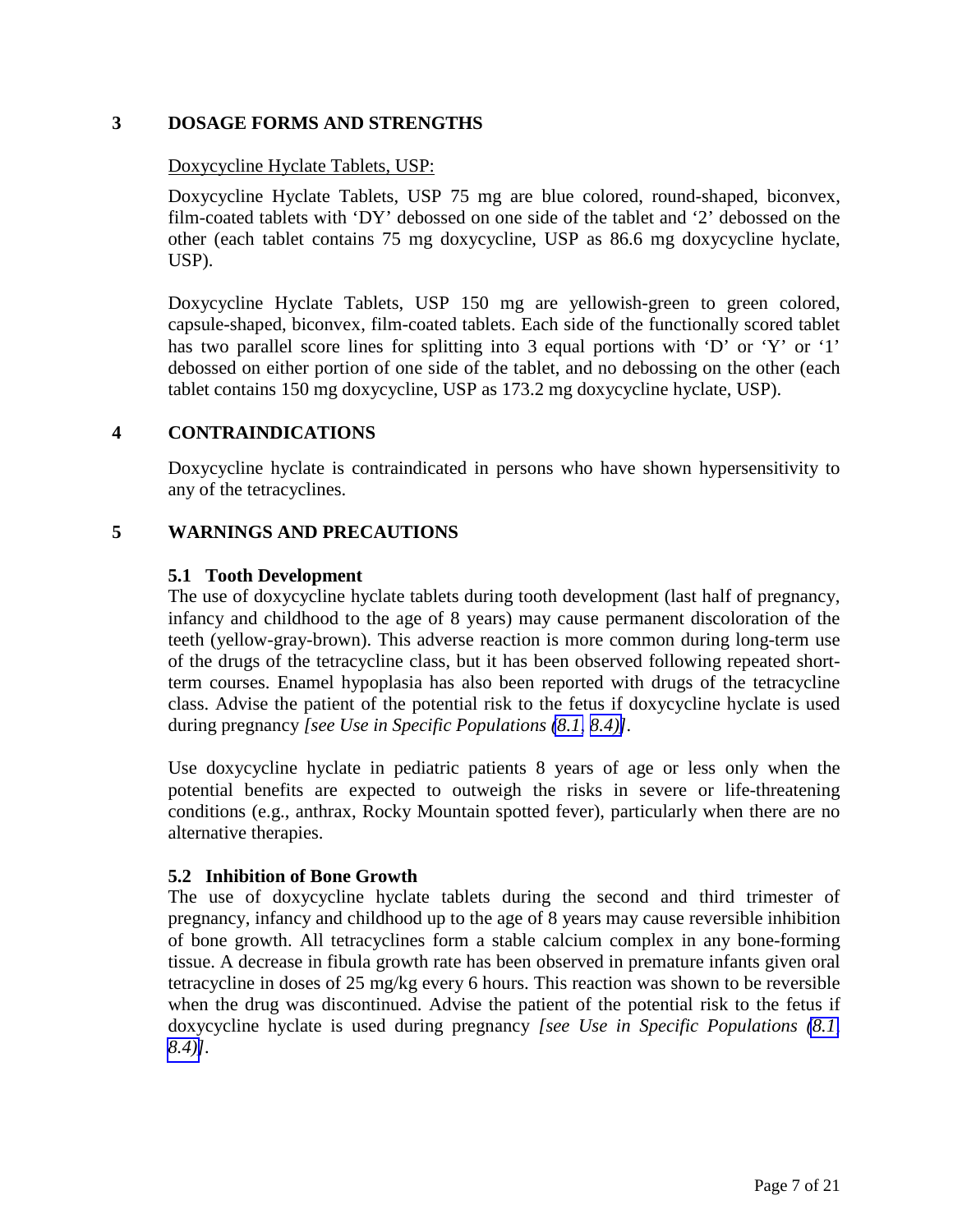## <span id="page-7-5"></span><span id="page-7-4"></span><span id="page-7-3"></span><span id="page-7-2"></span><span id="page-7-0"></span>**5.3** *Clostridioides difficile* **Associated Diarrhea**

*Clostridioides difficile* associated diarrhea (CDAD) has been reported with use of nearly all antibacterial agents, including doxycycline hyclate, and may range in severity from mild diarrhea to fatal colitis. Treatment with antibacterial agents alters the normal flora of the colon leading to overgrowth of *C. difficile*.

*C. difficile* produces toxins A and B which contribute to the development of CDAD. Hypertoxin producing strains of *C. difficile* cause increased morbidity and mortality, as these infections can be refractory to antibacterial therapy and may require colectomy. CDAD must be considered in all patients who present with diarrhea following antibacterial use. Careful medical history is necessary since CDAD has been reported to occur over two months after the administration of antibacterial agents.

<span id="page-7-1"></span>If CDAD is suspected or confirmed, ongoing antibacterial use not directed against *C. difficile* may need to be discontinued. Appropriate fluid and electrolyte management, protein supplementation, antibacterial treatment of *C. difficile*, and surgical evaluation should be instituted as clinically indicated.

## **5.4 Photosensitivity**

Photosensitivity manifested by an exaggerated sunburn reaction has been observed in some individuals taking tetracyclines. Patients apt to be exposed to direct sunlight or ultraviolet light should be advised that this reaction can occur with tetracycline drugs, and treatment should be discontinued at the first evidence of skin erythema.

## **5.5 Severe Skin Reactions**

Severe skin reactions, such as exfoliative dermatitis, erythema multiforme, Stevens-Johnson syndrome, toxic epidermal necrolysis, and drug reaction with eosinophilia and systemic symptoms (DRESS) have been reported in patients receiving doxycycline *[See Adverse Reactions [\(6\)\]](#page-8-7)*. If severe skin reactions occur, doxycycline should be discontinued immediately and appropriate therapy should be instituted.

## **5.6 Intracranial Hypertension**

Intracranial hypertension (IH, pseudotumor cerebri) has been associated with the use of tetracyclines including doxycycline hyclate. Clinical manifestations of IH include headache, blurred vision, diplopia, and vision loss; papilledema can be found on fundoscopy. Women of childbearing age who are overweight or have a history of IH are at greater risk for developing tetracycline associated IH. Concomitant use of isotretinoin and doxycycline hyclate should be avoided because isotretinoin is also known to cause pseudotumor cerebri.

Although IH typically resolves after discontinuation of treatment, the possibility for permanent visual loss exists. If visual disturbance occurs during treatment, prompt ophthalmologic evaluation is warranted. Since intracranial pressure can remain elevated for weeks after drug cessation patients should be monitored until they stabilize.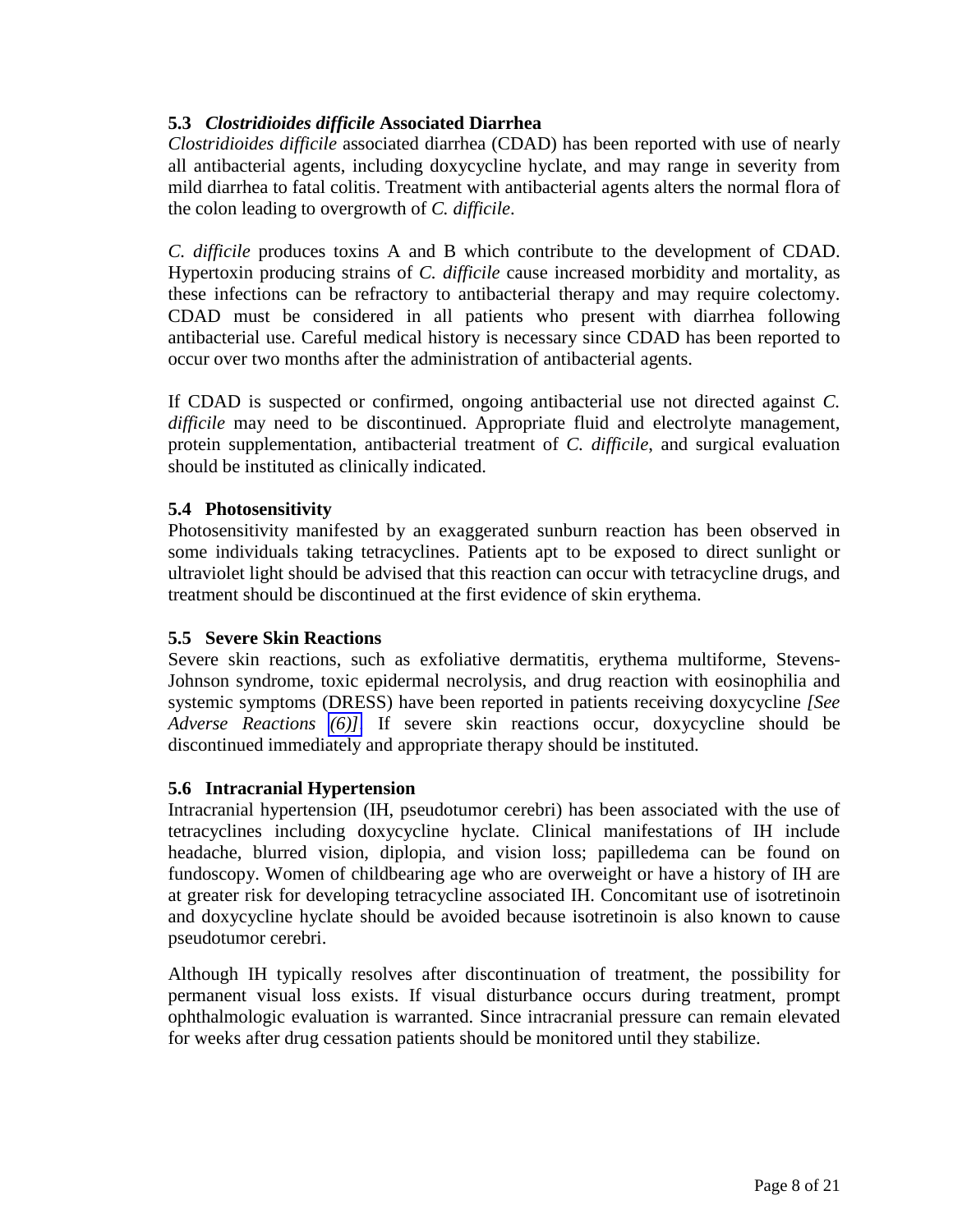#### <span id="page-8-8"></span><span id="page-8-5"></span><span id="page-8-4"></span><span id="page-8-1"></span>**5.7 Antianabolic Action**

<span id="page-8-2"></span>The antianabolic action of the tetracyclines may cause an increase in BUN. Studies to date indicate that this does not occur with the use of doxycycline in patients with impaired renal function.

#### <span id="page-8-0"></span>**5.8 Incomplete Suppression of Malaria**

<span id="page-8-7"></span>Doxycycline offers substantial but not complete suppression of the asexual blood stages of *Plasmodium* strains.

<span id="page-8-6"></span>Doxycycline does not suppress *P. falciparum's* sexual blood stage gametocytes. Subjects completing this prophylactic regimen may still transmit the infection to mosquitoes outside endemic areas.

## <span id="page-8-3"></span>**5.9 Development of Drug-Resistant Bacteria**

Prescribing doxycycline hyclate in the absence of a proven or strongly suspected bacterial infection or a prophylactic indication is unlikely to provide benefit to the patient and increases the risk of the development of drug-resistant bacteria.

#### **5.10 Potential for Microbial Overgrowth**

Doxycycline hyclate may result in overgrowth of non-susceptible organisms, including fungi. If such infections occur, discontinue use and institute appropriate therapy.

## **5.11 Laboratory Monitoring for Long-Term Therapy**

In long-term therapy, periodic laboratory evaluation of organ systems, including hematopoietic, renal and hepatic studies should be performed.

## **6 ADVERSE REACTIONS**

The following adverse reactions have been identified during clinical trials or postapproval use of tetracycline-class drugs, including doxycycline. Because these reactions are reported voluntarily from a population of uncertain size, it is not always possible to reliably estimate their frequency or establish a causal relationship to drug exposure.

*Gastrointestinal:* Anorexia, nausea, vomiting, diarrhea, glossitis, dysphagia, enterocolitis, inflammatory lesions (with monilial overgrowth) in the anogenital region, and pancreatitis. Hepatotoxicity has been reported. These reactions have been caused by both the oral and parenteral administration of tetracyclines. Superficial discoloration of the adult permanent dentition, reversible upon drug discontinuation and professional dental cleaning has been reported. Permanent tooth discoloration and enamel hypoplasia may occur with drugs of the tetracycline class when used during tooth development *[See Warnings and Precautions [\(5.1\)\]](#page-6-6).* Instances of esophagitis and esophageal ulcerations have been reported in patients receiving capsule and tablet forms of drugs in the tetracycline-class. Most of these patients took medications immediately before going to bed *[see Dosage and Administration [\(2.1\)\]](#page-4-6).*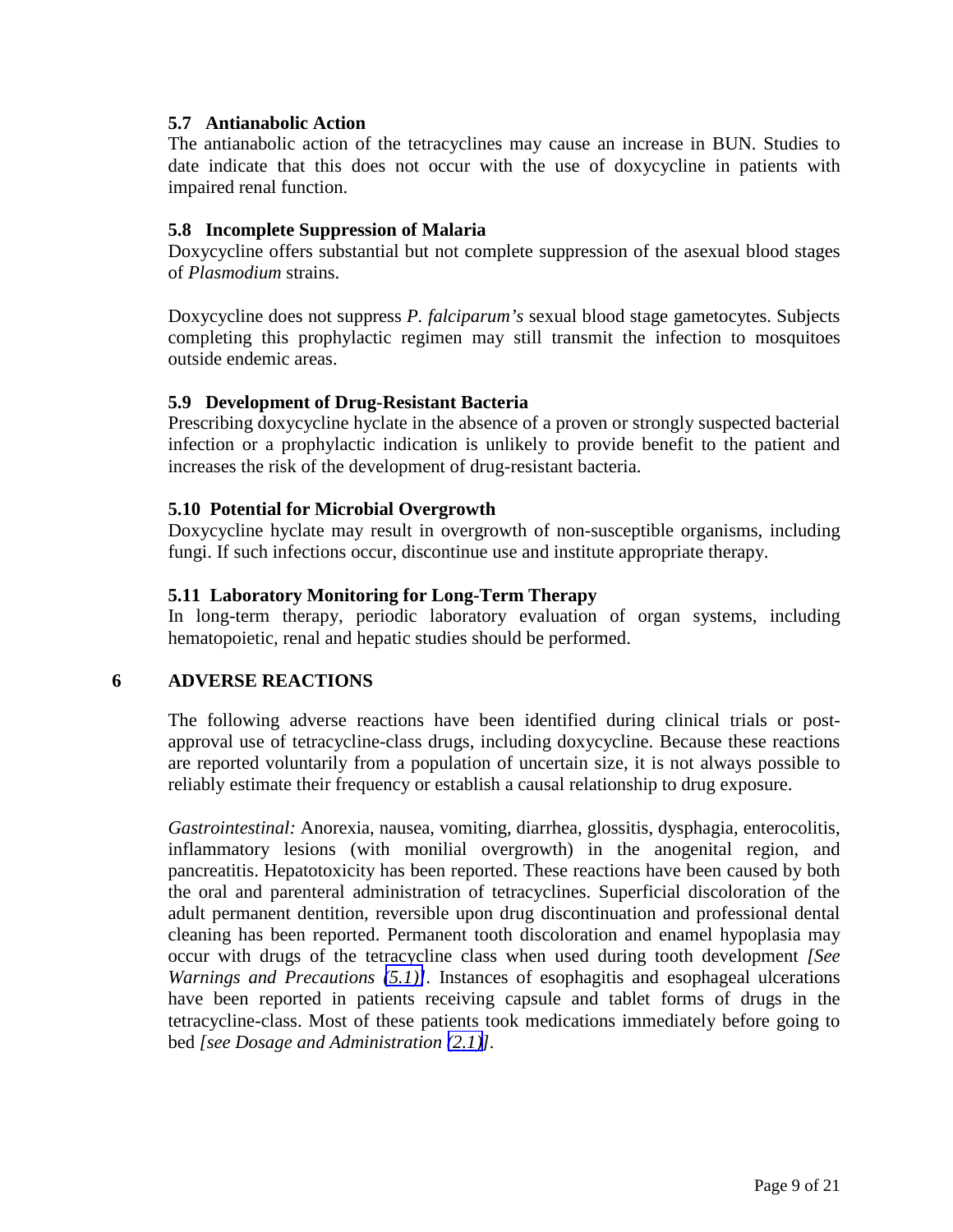<span id="page-9-5"></span><span id="page-9-4"></span><span id="page-9-2"></span><span id="page-9-1"></span><span id="page-9-0"></span>*Skin:* Maculopapular and erythematous rashes, Stevens-Johnson syndrome, toxic epidermal necrolysis, exfoliative dermatitis, and erythema multiforme have been reported. Photosensitivity has been reported *[see Warnings and Precautions [\(5.4\)\]](#page-7-4).*

*Renal:* Rise in BUN has been reported and is apparently dose-related *[see Warnings and Precautions [\(5.7\)\]](#page-8-5).*

*Hypersensitivity reactions:* Urticaria, angioneurotic edema, anaphylaxis, anaphylactoid purpura, serum sickness, pericarditis, exacerbation of systemic lupus erythematosus, and drug reaction with eosinophilia and systemic symptoms (DRESS).

*Blood:* Hemolytic anemia, thrombocytopenia, neutropenia, and eosinophilia have been reported.

*Intracranial Hypertension:* Intracranial hypertension (IH, pseudotumor cerebri) has been associated with the use of tetracyclines *[see Warnings and Precautions [\(5.6\)](#page-7-4)].*

<span id="page-9-3"></span>*Thyroid Gland Changes:* When given over prolonged periods, tetracyclines have been reported to produce brown-black microscopic discoloration of thyroid glands. No abnormalities of thyroid function are known to occur.

## **7 DRUG INTERACTIONS**

## **7.1 Anticoagulant Drugs**

Because tetracyclines have been shown to depress plasma prothrombin activity, patients who are on anticoagulant therapy may require downward adjustment of their anticoagulant dosage.

## **7.2 Penicillin**

Since bacteriostatic drugs may interfere with the bactericidal action of penicillin, it is advisable to avoid giving tetracyclines, including doxycycline hyclate in conjunction with penicillin.

#### **7.3 Antacids and Iron Preparations**

Absorption of tetracyclines, including doxycycline hyclate is impaired by antacids containing aluminum, calcium, or magnesium, bismuth subsalicylate, and iron-containing preparations.

#### **7.4 Oral Contraceptives**

Concurrent use of tetracyclines, including doxycycline hyclate may render oral contraceptives less effective.

## **7.5 Barbiturates and Anti-Epileptics**

Barbiturates, carbamazepine, and phenytoin decrease the half-life of doxycycline.

## **7.6 Penthrane®**

The concurrent use of tetracycline and Penthrane® (methoxyflurane) has been reported to result in fatal renal toxicity.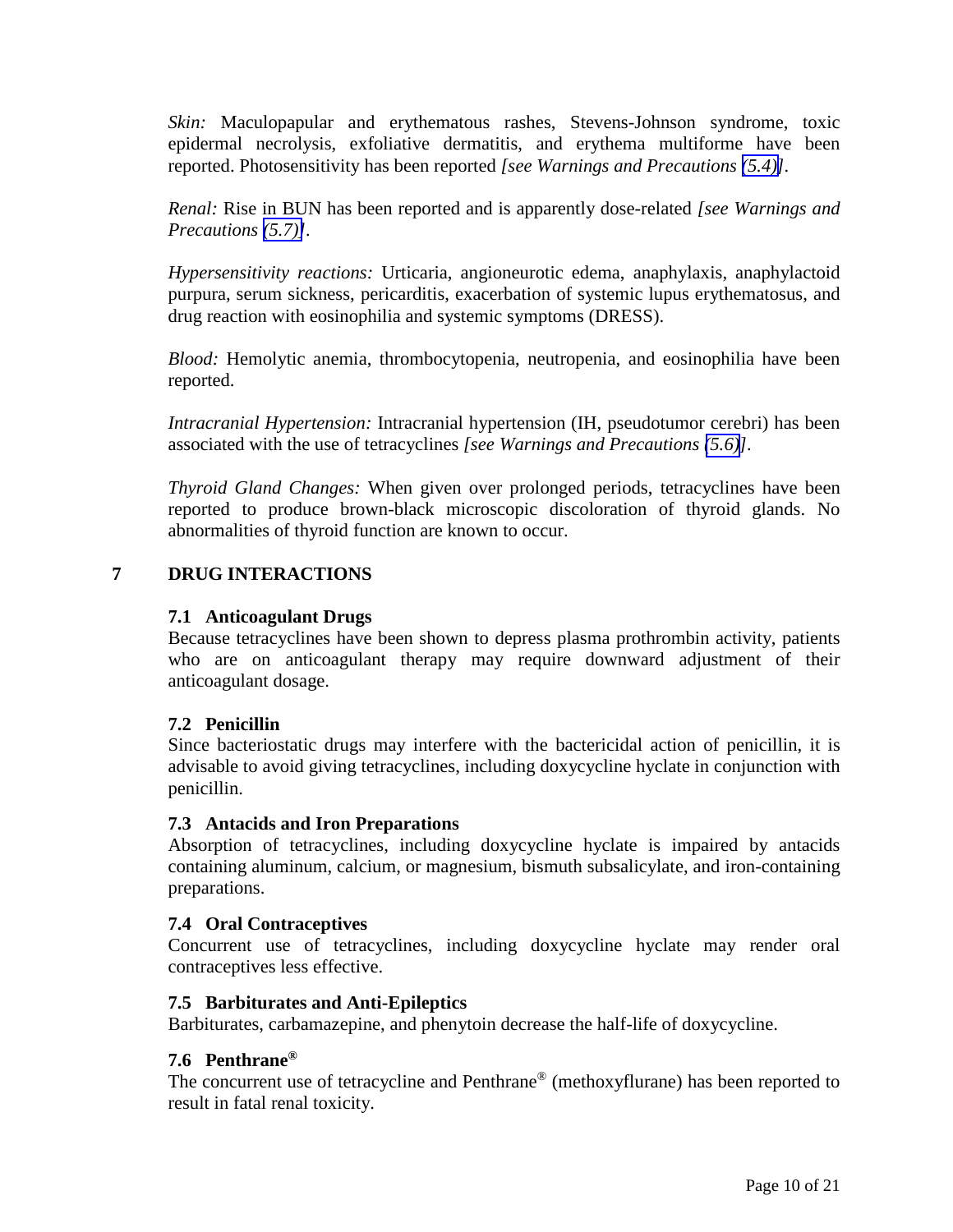## <span id="page-10-2"></span><span id="page-10-1"></span><span id="page-10-0"></span>**7.7 Drug and Laboratory Test Interactions**

False elevations of urinary catecholamines may occur due to interference with the fluorescence test.

## <span id="page-10-3"></span>**8 USE IN SPECIFIC POPULATIONS**

#### **8.1 Pregnancy**

### Risk Summary

Doxycycline hyclate, like other tetracycline-class antibacterial drugs, may cause discoloration deciduous teeth, and reversible inhibition of bone growth when administered during the second and third trimester of pregnancy *[see Warnings and Precautions [\(5.1\)](#page-6-6) and [\(5.2\)\]](#page-6-6).* Available data from published studies over decades have not shown a difference in major birth defect risk compared to unexposed pregnancies with doxycycline exposure in the first trimester of pregnancy *(see Data).* There are no available data on the risk of miscarriage following exposure to doxycycline in pregnancy. Advise the patient of the potential risk to the fetus if doxycycline hyclate is used during pregnancy.

The estimated background risk of major birth defects and miscarriage for the indicated population is unknown. All pregnancies have a background risk of birth defect, loss, or other adverse outcomes. In the U.S. general population, the estimated background risk of major birth defects and miscarriage in clinically recognized pregnancies is 2% to 4% and 15% to 20%, respectively.

## Data

## *Human Data*

A retrospective cohort study of 1,690 pregnant patients who received doxycycline prescriptions in the first trimester of pregnancy compared to an unexposed pregnant cohort showed no difference in the major malformation rate. There is no information on the dose or duration of treatment, or if the patients actually ingested the doxycycline that was prescribed.

Other published studies on exposure to doxycycline in the first trimester of pregnancy have small sample sizes; however, these studies have not shown an increased risk of major malformations.

The use of tetracyclines during tooth development (second and third trimester of pregnancy) may cause permanent discoloration of the teeth (yellow-gray-brown). This adverse reaction is more common during long-term use of the drug but has been observed following repeated short-term courses. *[see Warnings and Precautions [\(5.1,5.2\)\]](#page-6-4).*

## *Animal Data*

Results of animal studies indicate that tetracyclines cross the placenta, are found in fetal tissues, and can have toxic effects on the developing fetus (often related to retardation of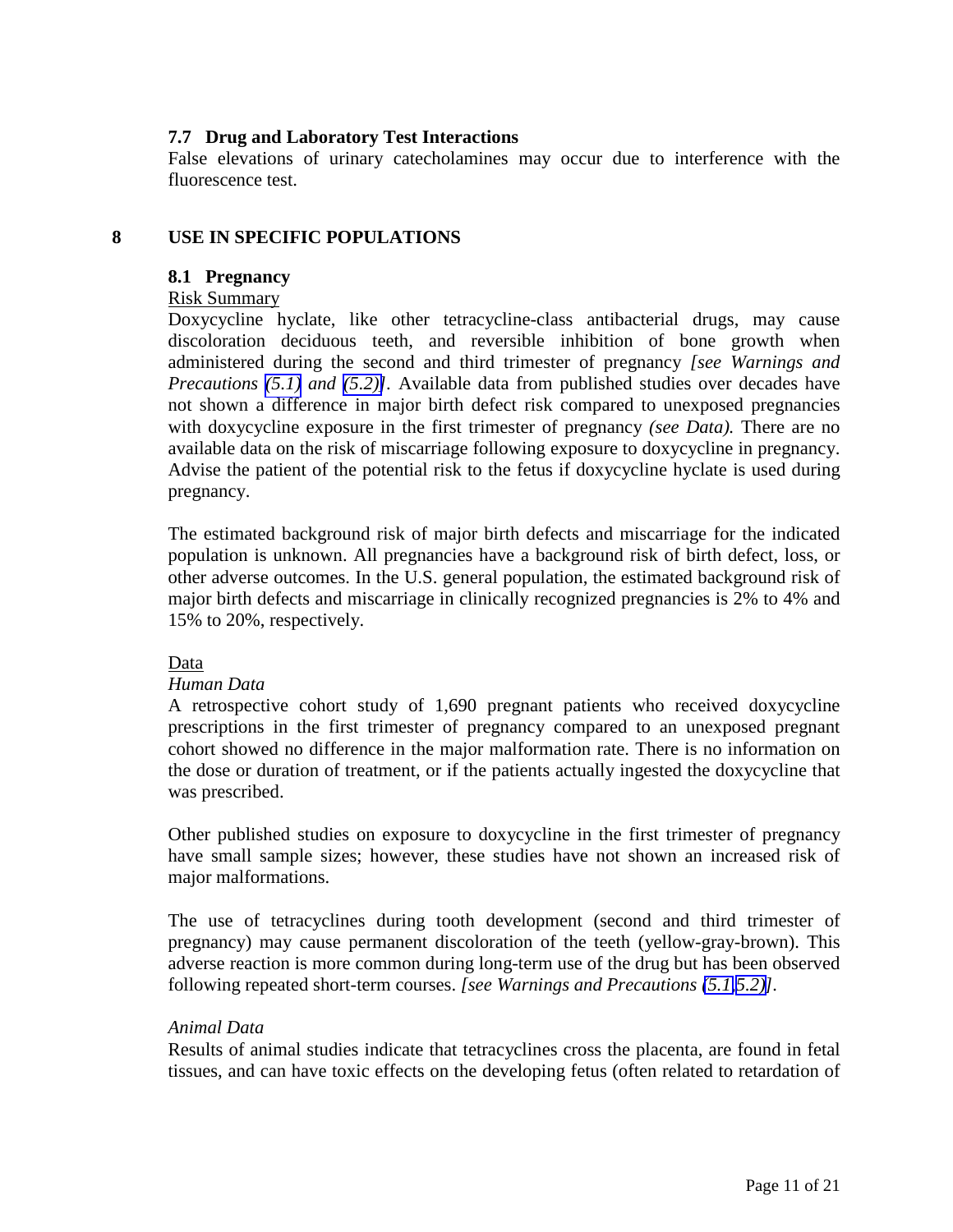<span id="page-11-5"></span><span id="page-11-3"></span><span id="page-11-2"></span><span id="page-11-1"></span><span id="page-11-0"></span>skeletal development). Evidence of embryotoxicity also has been noted in animals treated early in pregnancy.

## **8.2 Lactation**

## Risk Summary

Based on available published data, doxycycline is present in human milk. There are no data that inform the levels of doxycycline in breastmilk, the effects on the breastfed infant, or the effects on milk production. Because of the potential for serious adverse reactions, including tooth discoloration and inhibition of bone growth, advise patients that breastfeeding is not recommended during treatment with doxycycline hyclate and for 5 days after the last dose.

## <span id="page-11-4"></span>**8.3 Females and Males of Reproductive Potential**

#### Infertility

Based on findings from a fertility study in animals, doxycycline may impair female and male fertility. The reversibility of this finding is unclear. *[see Nonclinical Toxicology [\(13.1\)\]](#page-15-2).*

## **8.4 Pediatric Use**

Because of the effects of drugs of the tetracycline-class on tooth development and growth, use doxycycline hyclate in pediatric patients 8 years of age or less only when the potential benefits are expected to outweigh the risks in severe or life-threatening conditions (e.g., anthrax, Rocky Mountain spotted fever), particularly when there are no alternative therapies *[see Warnings and Precautions [\(5.1,](#page-6-4) [1.1\)](#page-2-4) and Dosage and Administration [\(2.1,](#page-4-7) [2.5\)](#page-5-6)].* 

## **8.5 Geriatric Use**

Clinical studies of doxycycline hyclate tablets did not include sufficient numbers of subjects aged 65 and over to determine whether they respond differently from younger subjects. Other reported clinical experience has not identified differences in responses between the elderly and younger patients. Doxycycline hyclate tablets each contains less than 1 mg of sodium.

## **10 OVERDOSAGE**

In case of overdosage, discontinue medication, treat symptomatically and institute supportive measures. Dialysis does not alter serum half-life and thus would not be of benefit in treating cases of overdosage.

## **11 DESCRIPTION**

Doxycycline Hyclate Tablets, USP contain doxycycline hyclate, USP a tetracycline class drug synthetically derived from oxytetracycline, in an immediate release formulation for oral administration.

The molecular formula of doxycycline hyclate is  $(C_{22}H_{24}N_2O_8 \cdot HCl)_2 \cdot C_2H_6O \cdot H_2O$  and the molecular weight of doxycycline hyclate is 1025.87. The chemical name for doxycycline hyclate is: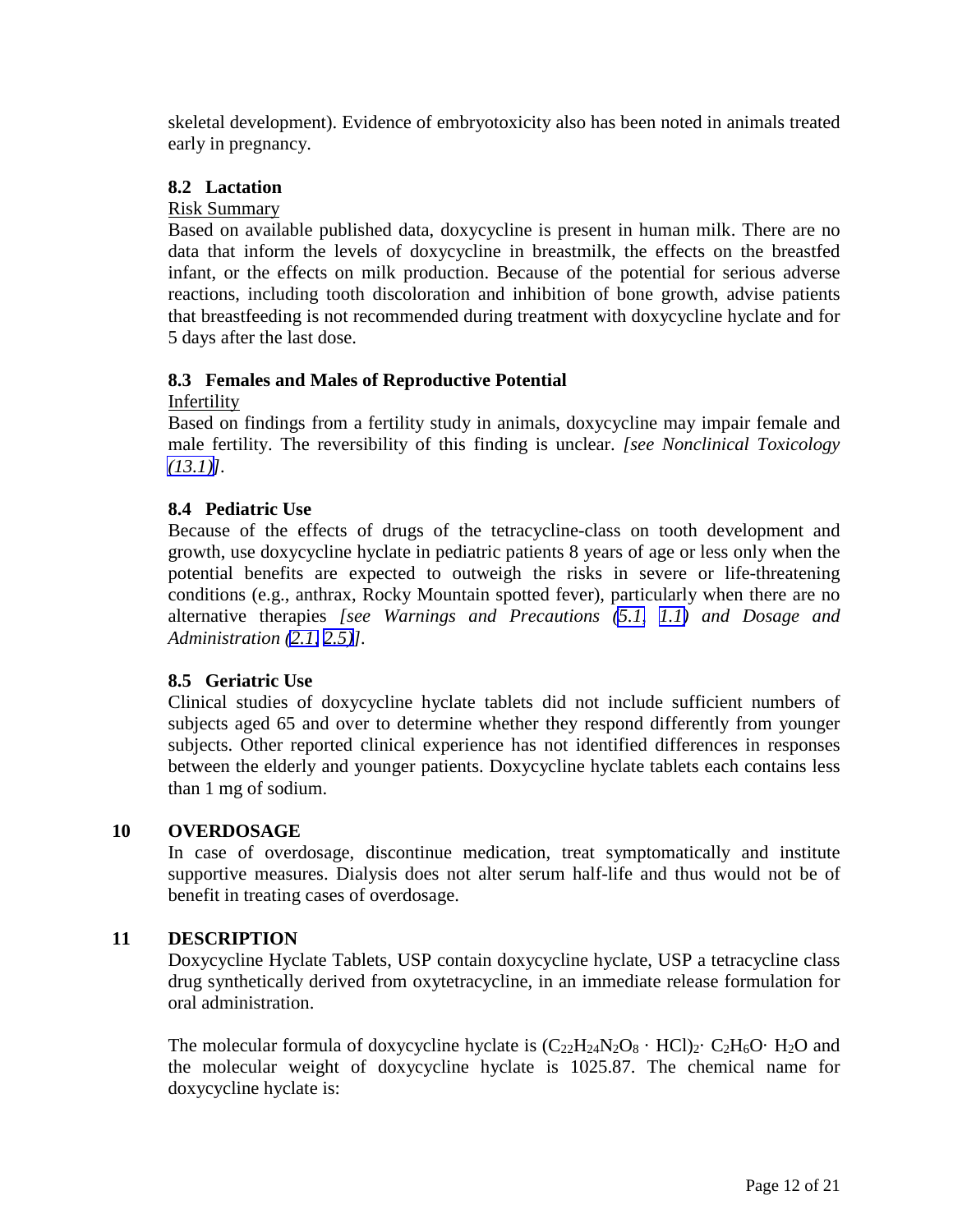<span id="page-12-2"></span><span id="page-12-1"></span>4-(Dimethylamino)-1,4,4a,5,5a,6,11,12a-octahydro-3,5,10,12,12a-pentahydroxy-6 methyl-1,11-dioxo-2-naphthacenecarboxamide monohydrochloride, compound with ethyl alcohol (2:1), monohydrate.

The structural formula for doxycycline hyclate is:



**Figure 1: Structure of Doxycycline Hyclate**

Doxycycline hyclate, USP is a yellow crystalline powder soluble in water and in solutions of alkali hydroxides and carbonates.

## <span id="page-12-0"></span>Doxycycline Hyclate Tablets, USP:

<span id="page-12-3"></span>Doxycycline hyclate, USP is available as 75 mg and 150 mg tablets. Each 75 mg tablet contains 86.6 mg of doxycycline hyclate, USP equivalent to 75 mg of doxycycline, USP. Each 150 mg tablet contains 173.2 mg of doxycycline hyclate, USP equivalent to 150 mg of doxycycline, USP.

Inactive ingredients in the tablet formulation are: silicified microcrystalline cellulose, sodium lauryl sulfate and magnesium stearate. Film-coating contains: hypromellose, titanium dioxide, polyethylene glycol, FD&C Blue #2 (75 mg Tablet), FD&C Yellow #6 (75 mg Tablet), FD&C Blue #2 (150 mg Tablet) and yellow iron oxide (150 mg Tablet). Doxycycline hyclate tablets, USP 75 mg contain 0.03 mg (0.0013 mEq) of sodium. Doxycycline hyclate tablets, USP 150 mg contain 0.06 mg (0.0026 mEq) of sodium.

Doxycycline hyclate tablets meets USP Dissolution Test 3.

## **12 CLINICAL PHARMACOLOGY**

## **12.1 Mechanism of Action**

Doxycycline is a tetracycline-class antimicrobial drug *[see Microbiology [\(12.4\)\]](#page-13-1).*

## **12.3 Pharmacokinetics**

Absorption:

Doxycycline hyclate tablets: Following administration of a single 300 mg dose to adult volunteers, average peak plasma doxycycline levels were 3.0 mcg per mL at 3 hours, decreasing to 1.18 mcg per mL at 24 hours. The mean  $C_{\text{max}}$  and  $AUC_{0-\infty}$  of doxycycline are 24% and 15% lower, respectively, following single dose administration of doxycycline hyclate, 150 mg tablets with a high fat meal (including milk) compared to fasted conditions. The clinical significance of these decreases is unknown.

## Excretion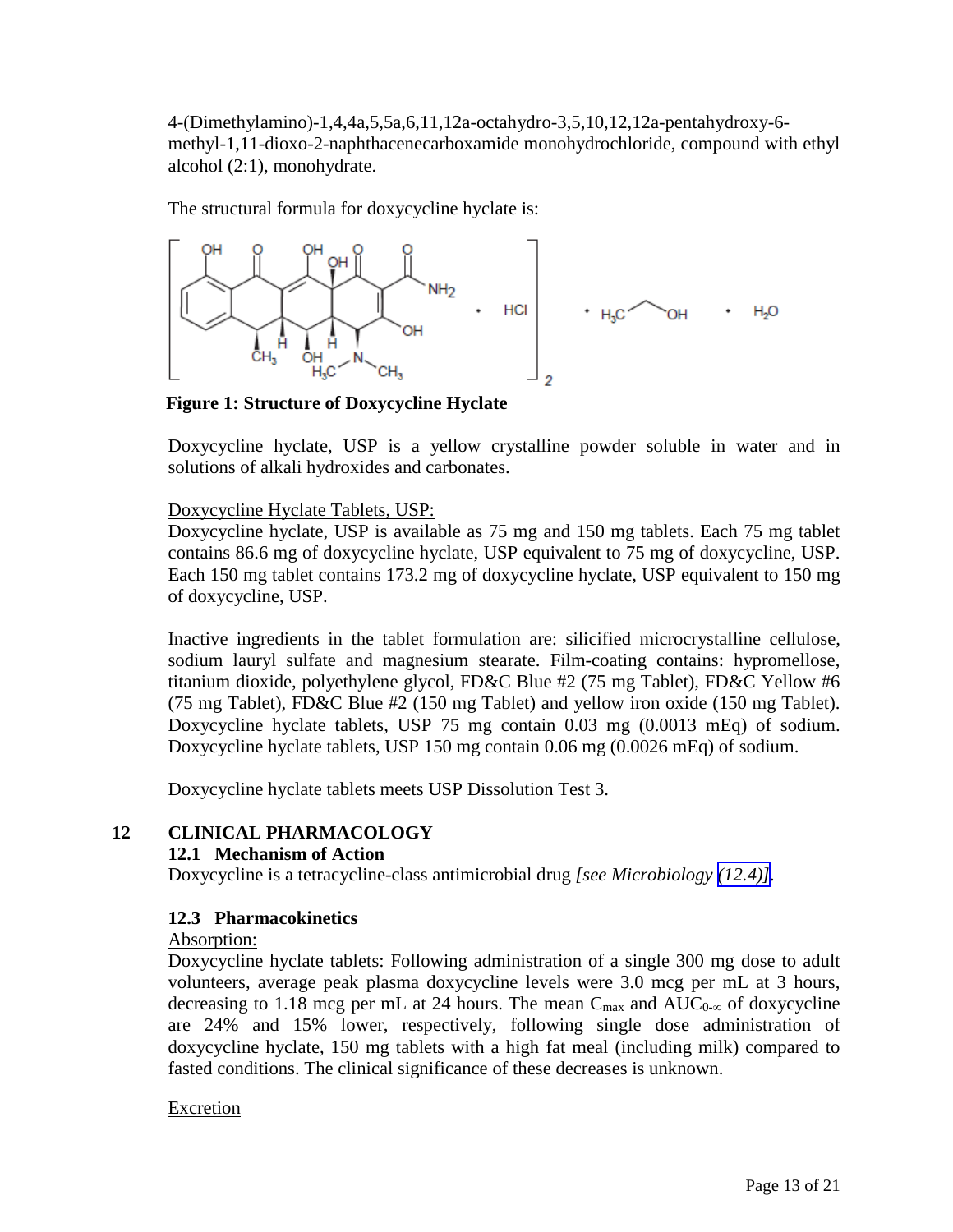<span id="page-13-0"></span>Tetracyclines are concentrated in bile by the liver and excreted in the urine and feces at high concentrations and in a biologically active form.

Excretion of doxycycline by the kidney is about 40% per 72 hours in individuals with a creatinine clearance of about 75 mL per minute. This percentage may fall as low as 1% per 72 hours to 5% per 72 hours in individuals with a creatinine clearance below 10 mL per minute. Studies have shown no significant difference in the serum half-life of doxycycline (range 18 hours to 22 hours) in individuals with normal and severely impaired renal function. Hemodialysis does not alter the serum half-life.

## Pediatric Patients

<span id="page-13-1"></span>Population pharmacokinetic analysis of sparse concentration-time data of doxycycline following standard of care intravenous and oral dosing in 44 children (2 years to 18 years of age) showed that allometrically-scaled clearance of doxycycline in children  $\geq 2$  to  $\leq 8$ years of age (median [range] 3.58 [2.27-10.82] L/h/70 kg, N=11) did not differ significantly from children >8 to 18 years of age  $(3.27 \mid 1.11 - 8.12 \mid L/h/70 \text{ kg}, N=33)$ . For pediatric patients weighing  $\leq 45$  kg, body weight normalized doxycycline CL in those  $\geq 2$ to  $\leq$ 8 years of age (median [range] 0.071 [0.041-0.202] L/kg/h, N=10) did not differ significantly from those >8 to 18 years of age  $(0.081 \; [0.035 \; 0.126] \; L/kg/h$ , N=8). In pediatric patients weighing >45 kg no clinically significant differences in body weight normalized doxycycline CL were observed between those  $\geq 2$  to  $\leq 8$  years (0.050 L/kg/h,  $N=1$ ) and those  $>8$  years of age (0.044 [0.014-0.121] L/kg/h, N=25). No clinically significant difference in CL differences between oral and IV were observed in the small cohort of pediatric patients who received the oral  $(N=19)$  or IV  $(N=21)$  formulation alone.

## **12.4 Microbiology**

## Mechanism of Action

Doxycycline inhibits bacterial protein synthesis by binding to the 30S ribosomal subunit. Doxycycline has bacteriostatic activity against a broad range of Gram-positive and Gramnegative bacteria.

## Resistance

Cross resistance with other tetracyclines is common.

## Antimicrobial Activity

Doxycycline has been shown to be active against most isolates of the following microorganisms, both in vitro and in clinical infections *[see Indications and Usage [\(1\)\]](#page-2-5).*

## **Gram-negative bacteria**

*Acinetobacter* species *Bartonella bacilliformis Brucella* species *Campylobacter fetus Enterobacter aerogenes*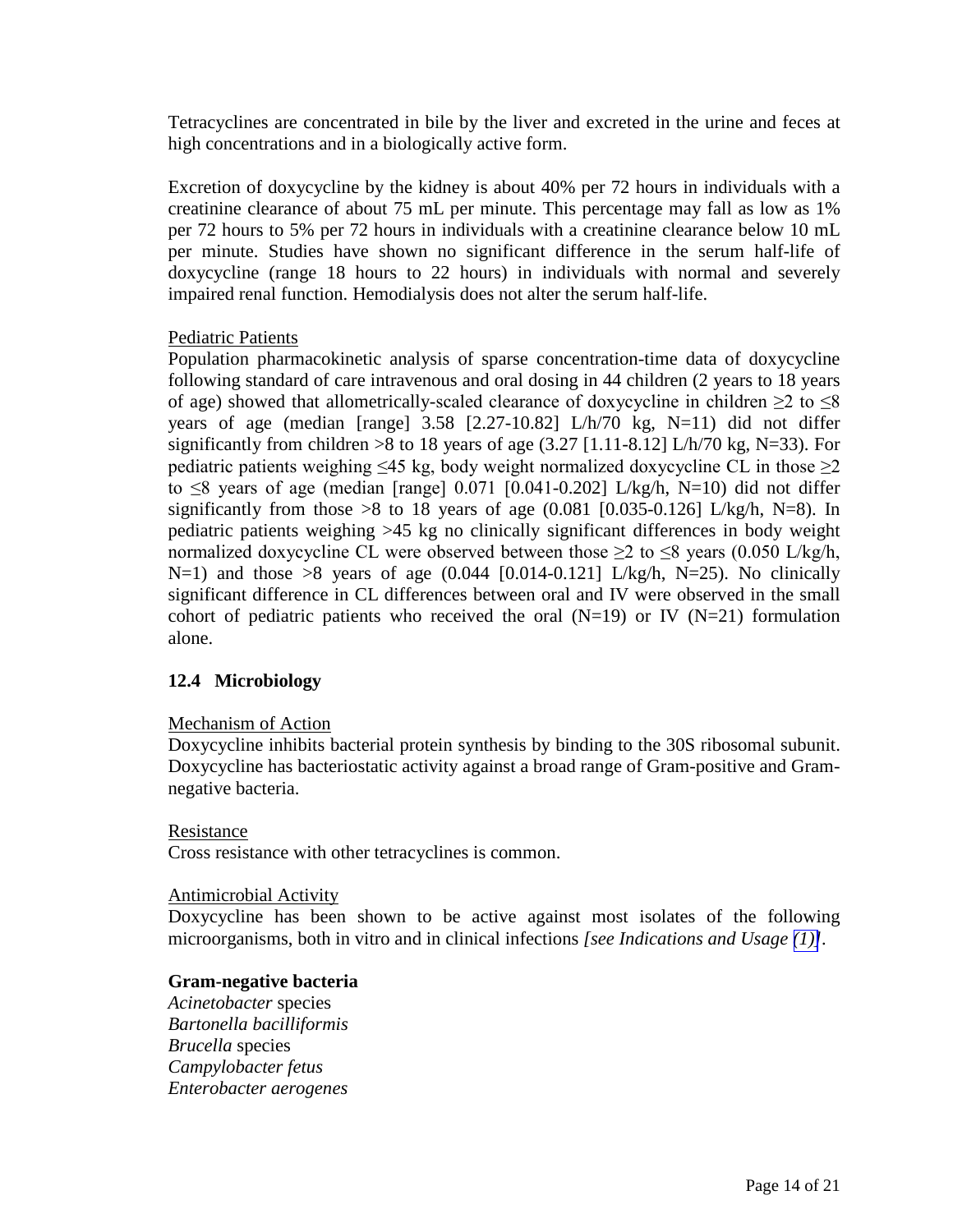*Escherichia coli Francisella tularensis Haemophilus ducreyi Haemophilus influenzae Klebsiella granulomatis Klebsiella* species *Neisseria gonorrhoeae Shigella* species *Vibrio cholerae Yersinia pestis*

#### **Gram-positive bacteria**

*Bacillus anthracis Listeria monocytogenes Streptococcus pneumoniae* 

#### **Anaerobic bacteria**

*Clostridium* species *Fusobacterium fusiforme Propionibacterium acnes* 

#### **Other bacteria**

*Nocardiae and* other aerobic *Actinomyces* species *Borrelia recurrentis Chlamydophila psittaci Chlamydia trachomatis Mycoplasma pneumoniae Rickettsiae* species *Treponema pallidum Treponema pallidum* subspecies *pertenue Ureaplasma urealyticum* 

#### **Parasites**

*Balantidium coli Entamoeba* species *Plasmodium falciparum\**  \*Doxycycline has been found to be active against the asexual erythrocytic forms of *Plasmodium falciparum*, but not against the gametocytes of *P. falciparum*. The precise mechanism of action of the drug is not known.

#### Susceptibility Testing

For specific information regarding susceptibility test interpretive criteria, and associated test methods and quality control standards recognized by FDA for this drug, please see: https://www.fda.gov/STIC.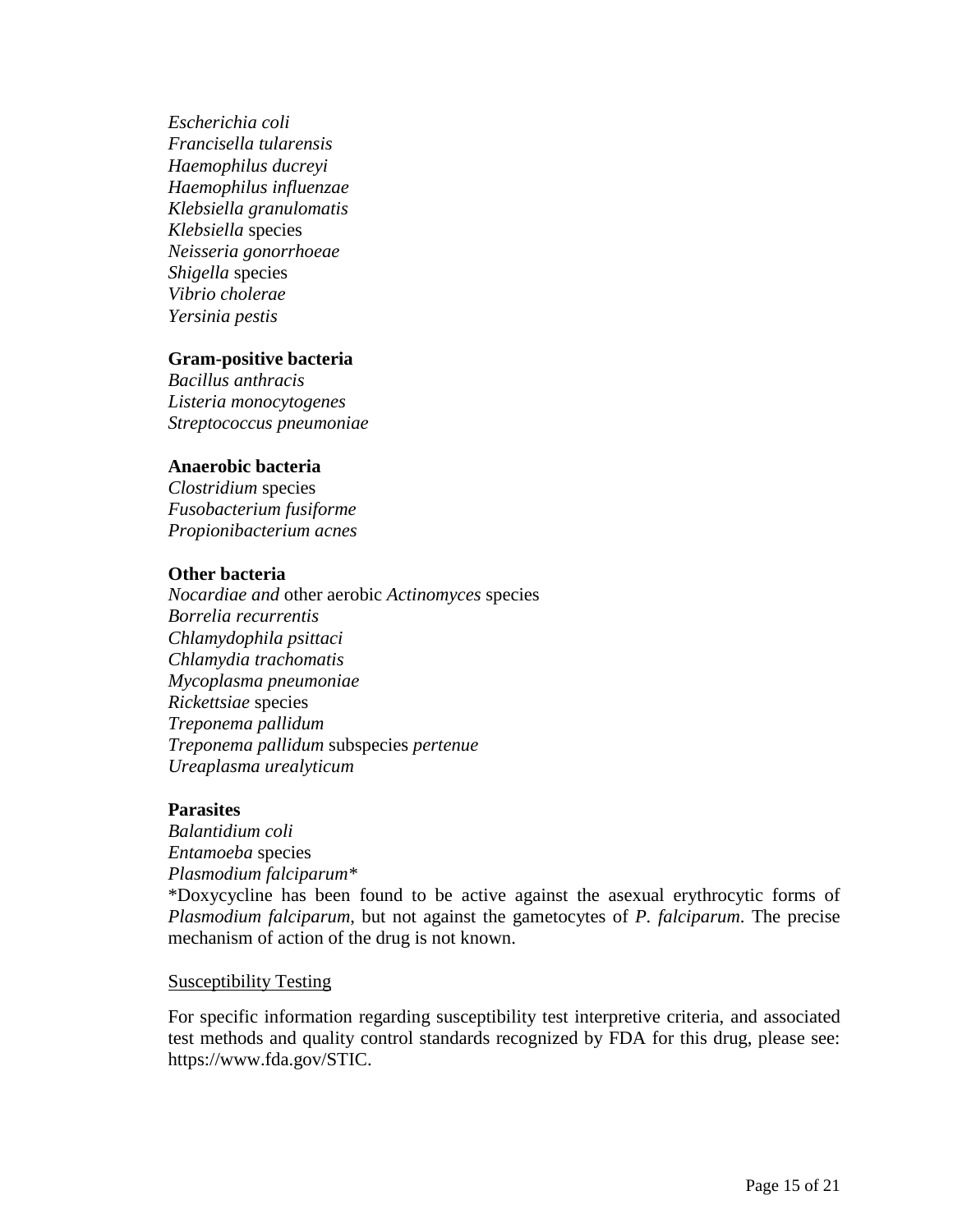## <span id="page-15-2"></span><span id="page-15-0"></span>**13 NONCLINICAL TOXICOLOGY**

## **13.1 Carcinogenesis, Mutagenesis, Impairment of Fertility**

Long-term studies in animals to evaluate carcinogenic potential of doxycycline hyclate has not been conducted.

However, a 2 year carcinogenicity study with doxycycline administered daily by oral gavage to adult rats (20 mg/kg/day, 75 mg/kg/day, 200 mg/kg/day) demonstrated an increase in uterine polyps in female rats at 200 mg/kg/day (10 times the maximum recommended daily adult dose of doxycycline hyclate based on body surface area comparison) with no change in tumor incidence in male rats at the same dose. A 2-year carcinogenicity study with doxycycline administered daily by oral gavage to adult male (maximum dose 150 mg/kg/day) and female (maximum dose 300 mg/kg/day) mice showed no changes in tumor incidence, at approximately 4 and 7 times the maximum recommended daily adult dose of doxycycline hyclate, based on a body surface area comparison, respectively.

<span id="page-15-1"></span>Mutagenesis and fertility studies have not been conducted with doxycycline hyclate. Mutagenesis studies with doxycycline demonstrated no potential to cause genetic toxicity in an *in vitro* point mutation study with mammalian cells or in an in vivo micronucleus assay in CD-1 mice. However, data from an *in vitro* mammalian chromosomal aberration assay conducted in CHO cells suggest that doxycycline is a weak clastogen. Oral administration of doxycycline to Sprague-Dawley rats showed adverse effects on fertility and reproduction including increased time for mating, reduced sperm motility, velocity and concentration as well as increased pre and post implantation loss. Reduced sperm velocity was seen at the lowest dosage tested, 50 mg/kg/day which is 2.5 times the maximum recommended daily adult dose of doxycycline hyclate. Although doxycycline impairs the fertility of rats when administered at sufficient dosages, the effect of doxycycline hyclate on human fertility is unknown.

## **13.2 Animal Toxicology and/or Pharmacology**

Hyperpigmentation of the thyroid has been produced by members of the tetracyclineclass in the following species: in rats by oxytetracycline, doxycycline, tetracycline PO4, and methacycline; in minipigs by doxycycline, minocycline, tetracycline PO4, and methacycline; in dogs by doxycycline and minocycline; in monkeys by minocycline.

Minocycline, tetracycline PO4, methacycline, doxycycline, tetracycline base, oxytetracycline HCl, and tetracycline HCl, were goitrogenic in rats fed a low iodine diet. This goitrogenic effect was accompanied by high radioactive iodine uptake. Administration of minocycline also produced a large goiter with high radioiodine uptake in rats fed a relatively high iodine diet.

Treatment of various animal species with this class of drugs has also resulted in the induction of thyroid hyperplasia in the following: in rats and dogs (minocycline); in chickens (chlortetracycline); and in rats and mice (oxytetracycline). Adrenal gland hyperplasia has been observed in goats and rats treated with oxytetracycline.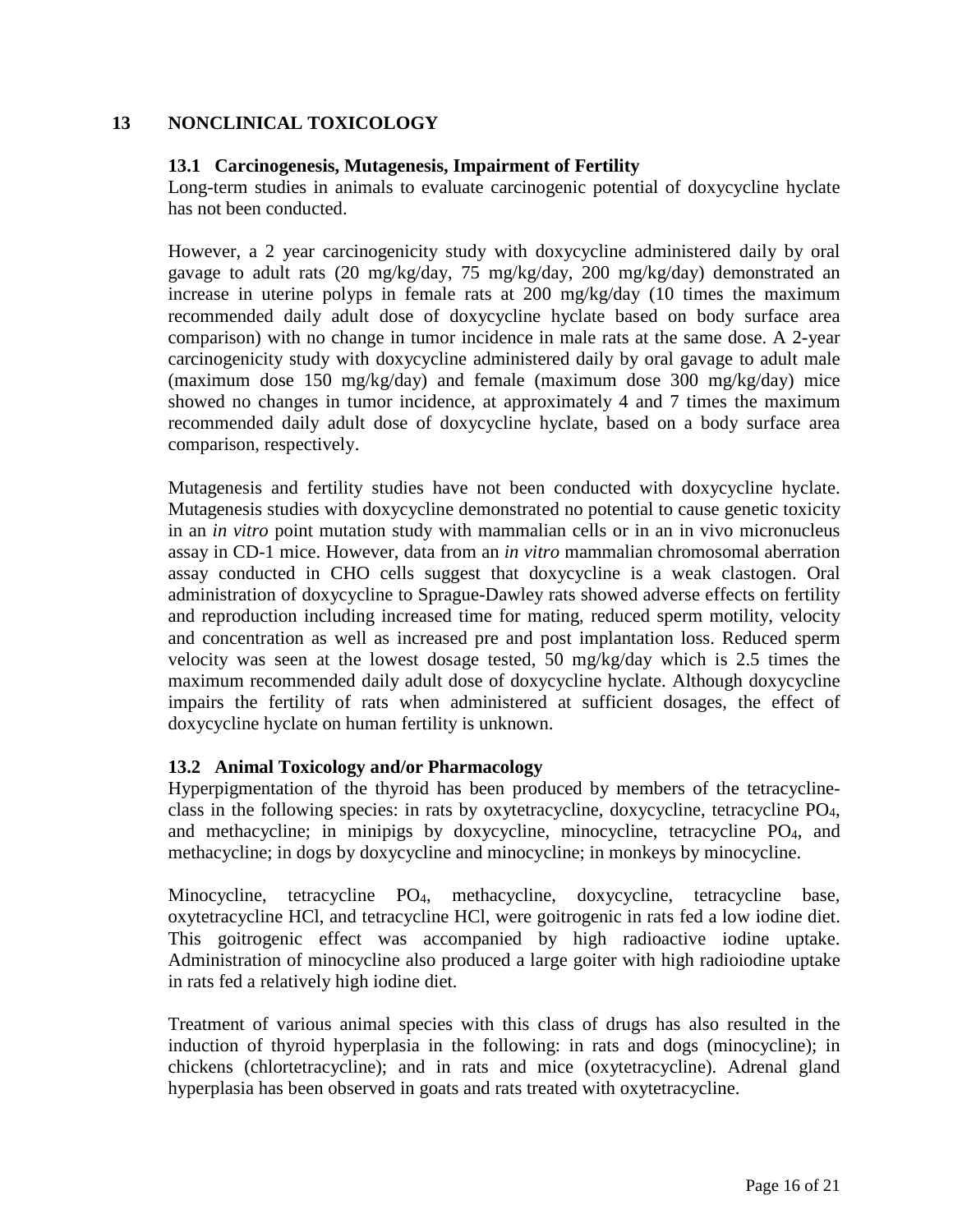<span id="page-16-2"></span>Results of animal studies indicate that tetracyclines cross the placenta and are found in fetal tissues.

#### <span id="page-16-0"></span>**15 REFERENCES**

- 1. Friedman JM, Polifka JE. *Teratogenic Effects of Drugs. A Resource for Clinicians (TERIS)*. Baltimore, MD: The Johns Hopkins University Press: 2000: 149-195.
- 2. Cziezel AE and Rockenbauer M. Teratogenic study of doxycycline. Obstet Gynecol 1997; 89: 524-528.
- 3. Horne HW Jr. and Kundsin RB. The role of mycoplasma among 81 consecutive pregnancies: a prospective study. *Int J Fertil* 1980; 25: 315-317.
- 4. Drugs and Lactation Database (LactMed) [Internet]. Bethesda (MD): National Library of Medicine (US); [Last Revision Date 2018 Oct 31; cited 2019 Jun]. Doxycycline; LactMed Record Number: 100; [about 3 screens]. Available from: http://toxnet.nlm.nih.gov/newtoxnet/lactmed.htm

## <span id="page-16-1"></span>**16 HOW SUPPLIED/STORAGE AND HANDLING**

#### How Supplied

Doxycycline Hyclate Tablets, USP 75 mg are blue colored, round-shaped, biconvex, film-coated tablets with 'DY' debossed on one side of the tablet and '2' debossed on the other. Each 75 mg tablet contains 86.6 mg of doxycycline hyclate, USP equivalent to 75 mg of doxycycline, USP.

Bottles of 60 tablets with child-resistant closure: NDC 27241-153-02

Doxycycline Hyclate Tablets, USP 150 mg are yellowish-green to green colored, capsule-shaped, biconvex, film-coated tablets. Each side of the functionally scored tablet has two parallel score lines for splitting into 3 equal portions with 'D' or 'Y' or '1' debossed on either portion of one side of the tablet, and no debossing on the other. Each 150 mg tablet contains 173.2 mg of doxycycline hyclate, USP equivalent to 150 mg of doxycycline, USP.

Bottles of 60 tablets with child-resistant closure: NDC 27241-154-02

#### Storage

Store at 20 $\degree$ C to 25 $\degree$ C (68 $\degree$ F to 77 $\degree$ F); excursions permitted to 15 $\degree$ C to 30 $\degree$ C (59 $\degree$ F to 86°F) [See USP Controlled Room Temperature]. Protect from light and moisture. Dispense in a tight, light-resistant container as defined in the USP using a child-resistant closure.

## **17 PATIENT COUNSELING INFORMATION**

Advise the patient to read the [FDA-approved patient labeling \(Instructions for Use\).](#page-19-1) Important Administration and Safety Information for Patients and Caregivers

Advise patients taking doxycycline hyclate tablets for malaria prophylaxis: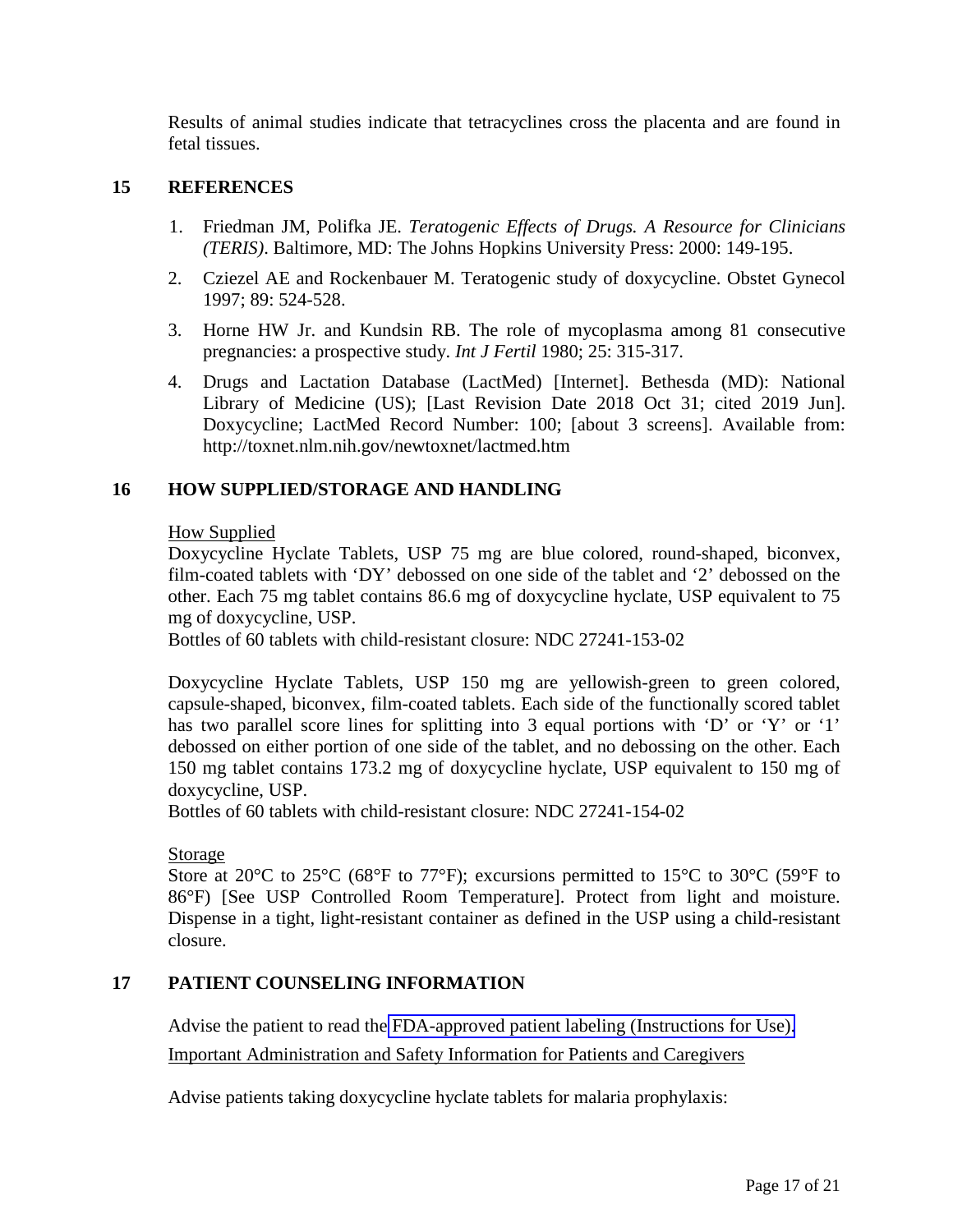- that no present-day antimalarial agent, including doxycycline, guarantees protection against malaria.
- to avoid being bitten by mosquitoes by using personal protective measures that help avoid contact with mosquitoes, especially from dusk to dawn (for example, staying in well-screened areas, using mosquito nets, covering the body with clothing, and using an effective insect repellent).
- that doxycycline prophylaxis:
	- should begin 1 day to 2 days before travel to the malarious area,
	- should be continued daily while in the malarious area and after leaving the malarious area,
	- should be continued for 4 further weeks to avoid development of malaria after returning from an endemic area,
	- should not exceed 4 months.

Advise all patients taking doxycycline hyclate tablets:

- that doxycycline hyclate tablets (150 mg) can be broken into two-thirds or one-third at the scored lines to provide 100 mg or 50 mg strength doses, respectively.
- to avoid excessive sunlight or artificial ultraviolet light while receiving doxycycline and to discontinue therapy if phototoxicity (for example, skin eruptions, etc.) occurs. Sunscreen or sunblock should be considered *[see Warnings and Precautions [\(5.4\)\]](#page-7-5).*
- to drink fluids liberally along with doxycycline hyclate tablets to reduce the risk of esophageal irritation and ulceration *[see Adverse Reactions [\(6\)\]](#page-8-8)*.
- that the absorption of tetracyclines is reduced when taken with foods, especially those that contain calcium *[see Drug Interactions [\(7.3\)\]](#page-9-5).* However, the absorption of doxycycline is not markedly influenced by simultaneous ingestion of food or milk *[see Clinical Pharmacology [\(12.3\)\]](#page-12-3)*.
- that if gastric irritation occurs, doxycycline hyclate tablets may be given with food or milk *[see Clinical Pharmacology [\(12.3\)](#page-12-3)].*
- that the absorption of tetracyclines is reduced when taken with antacids containing aluminum, calcium or magnesium, bismuth subsalicylate, and iron-containing preparations *[see Drug Interactions [\(7.3\)\]](#page-9-5).*
- that the use of doxycycline might increase the incidence of vaginal candidiasis.

## Tooth Discoloration and Inhibition of Bone Growth

Advise patients that doxycycline hyclate tablets, like other tetracycline-class drugs, may cause permanent tooth discoloration of deciduous teeth and reversible inhibition of bone growth when administered during pregnancy. Tell your healthcare provider right away if you become pregnant during treatment *[see Warnings and Precautions [\(5.1,](#page-6-7)[5.2\)](#page-6-8) and Use in Specific Populations [\(8.1,](#page-10-3) [8.4\)\]](#page-11-5).* 

## Lactation

Advise women not to breastfeed during treatment with doxycycline hyclate and for 5 days after the last dose *[see Use in Specific Populations [\(8.2\)](#page-11-1)].*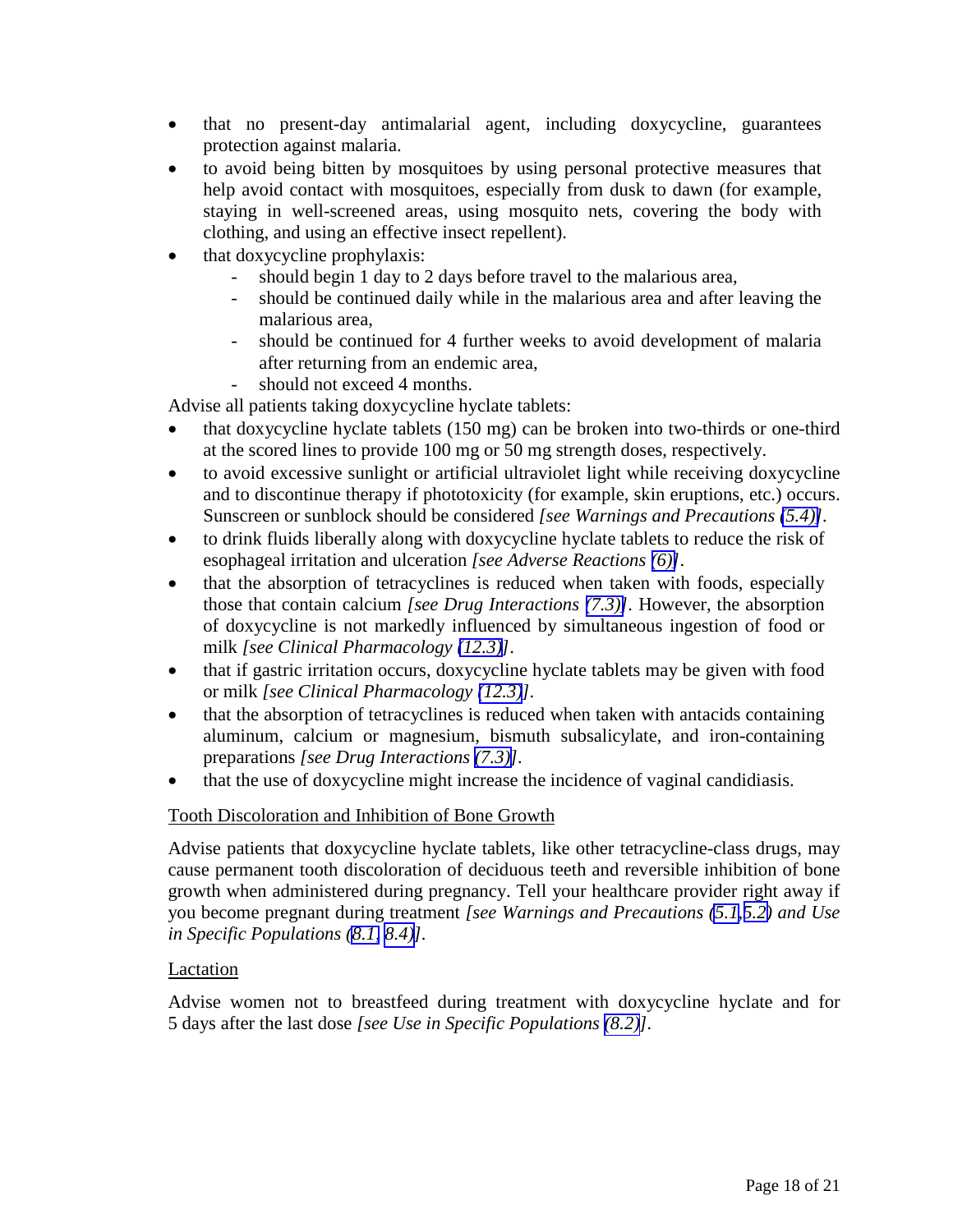## Diarrhea

Advise patients that diarrhea is a common problem caused by antibacterial drugs which usually ends when the antibacterial is discontinued. Sometimes after starting treatment with antibacterial drugs, patients can develop watery and bloody stools (with or without stomach cramps and fever) even as late as two or more months after having taken the last dose of antibacterial. If this occurs, patients should contact their physician as soon as possible.

## Development of Resistance

Counsel patients that antibacterial drugs including doxycycline hyclate tablets should only be used to treat bacterial infections. They do not treat viral infections (for example, the common cold). When doxycycline hyclate tablets are prescribed to treat a bacterial infection, patients should be told that although it is common to feel better early in the course of therapy, the medication should be taken exactly as directed. Skipping doses or not completing the full course of therapy may (1) decrease the effectiveness of the immediate treatment and (2) increase the likelihood that bacteria will develop resistance and will not be treatable by doxycycline hyclate tablets or other antibacterial drugs in the future.

Marketed by:

# **Ajanta Pharma USA Inc.**

Bridgewater, NJ 08807.

Made in India.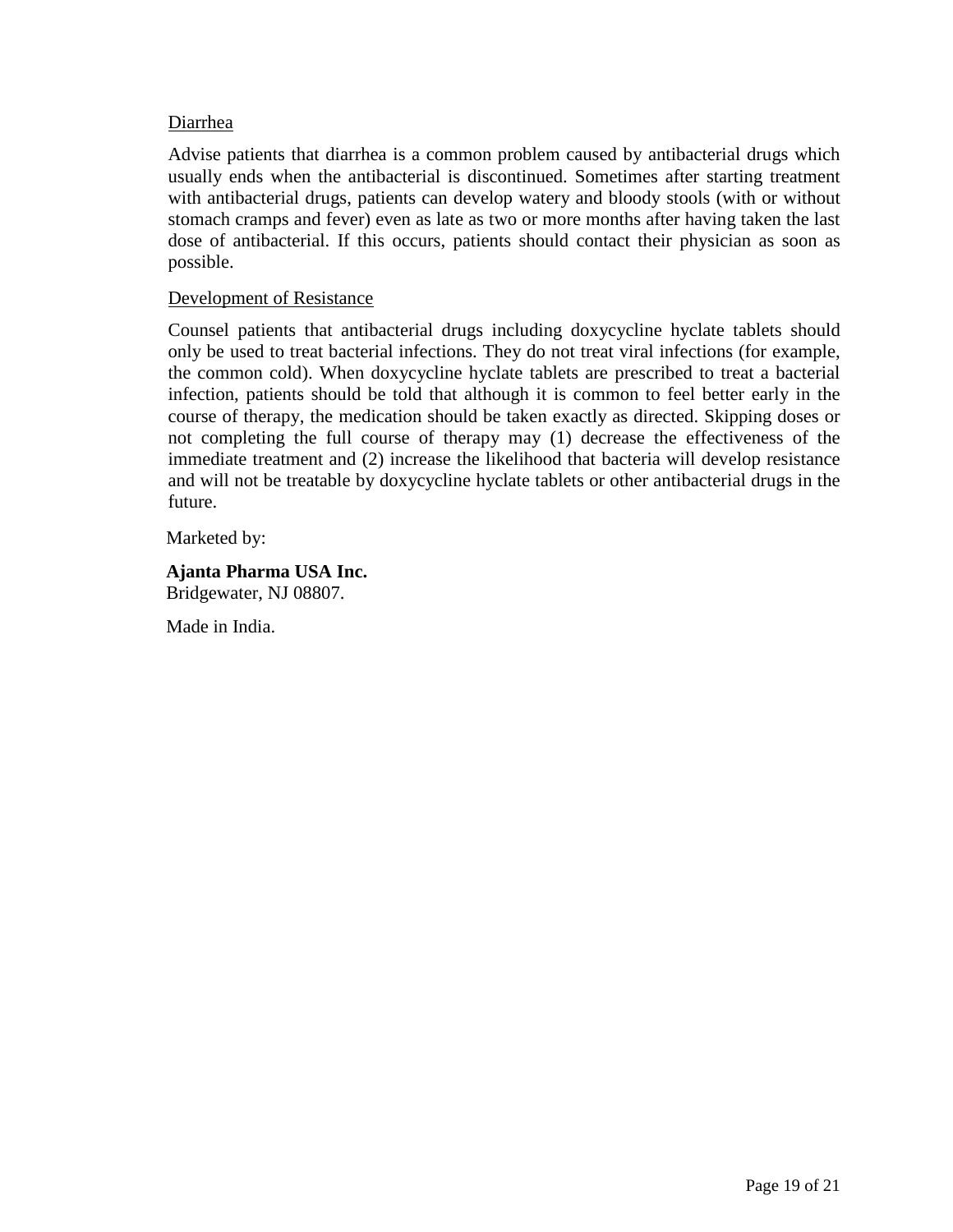## <span id="page-19-1"></span><span id="page-19-0"></span>**FDA-Approved Patient Labeling**

## **Instructions for Use Doxycycline Hyclate (dox'' i sye' kleen hye' klate) Tablets, USP for oral use**

Read this Instructions for Use before you start using doxycycline hyclate tablets and each time you get a refill. There may be new information. This information does not take the place of talking to your healthcare provider about your medical condition or treatment.

Note:

- Your healthcare provider may need to change your dose of doxycycline hyclate tablets during treatment as needed.
- Doxycycline hyclate tablets can be taken whole or broken at scored lines.
- Doxycycline hyclate tablets are marked with scored lines and may be broken at these scored lines to provide the following doses:

## **150 mg treatment (take the entire whole tablet)**







 full tablet top view full tablet side view full tablet side view (with thumb and index finger)

 **100 mg treatment (take two-thirds of the tablet)**

(scored lines)



## **50 mg treatment (take one-third of the tablet)**





one-third tablet top view one-third tablet side view one-third tablet side view



 two-thirds tablet top view two-thirds tablet side view two-thirds tablet side view (with thumb and index finger)



(with thumb and index finger)